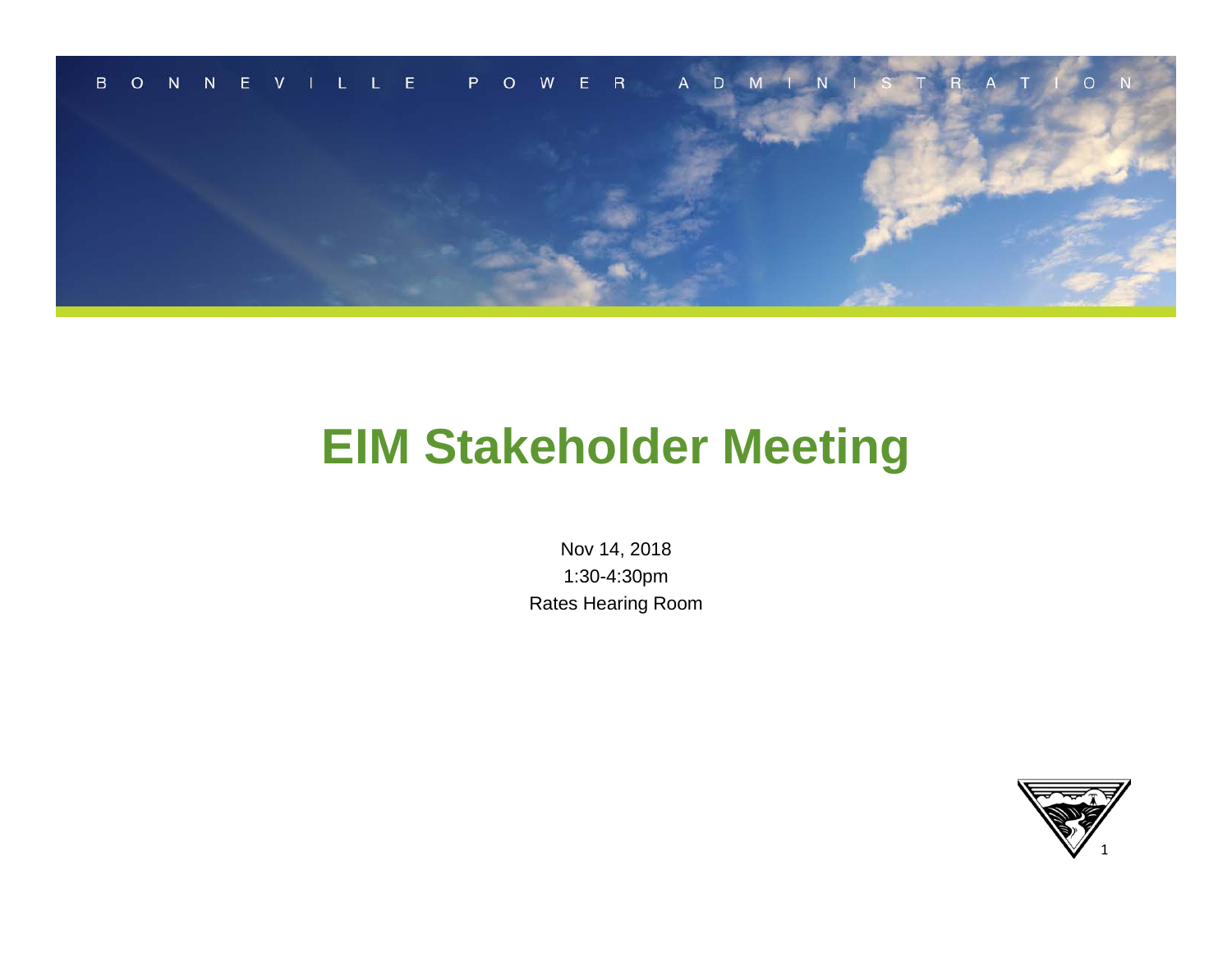## **For our WebEx and phone participants:**

- $\bullet$  We have muted all calls on entry, if you have a question, you will need to unmute by using \*6. Then please identify yourself by name and let us know who you represent.
- $\bullet$  Please do not put this call on hold OR take other calls while you are dialed into this one.
- $\bullet$  If we identify a noisy line, you may be disconnected from the meeting.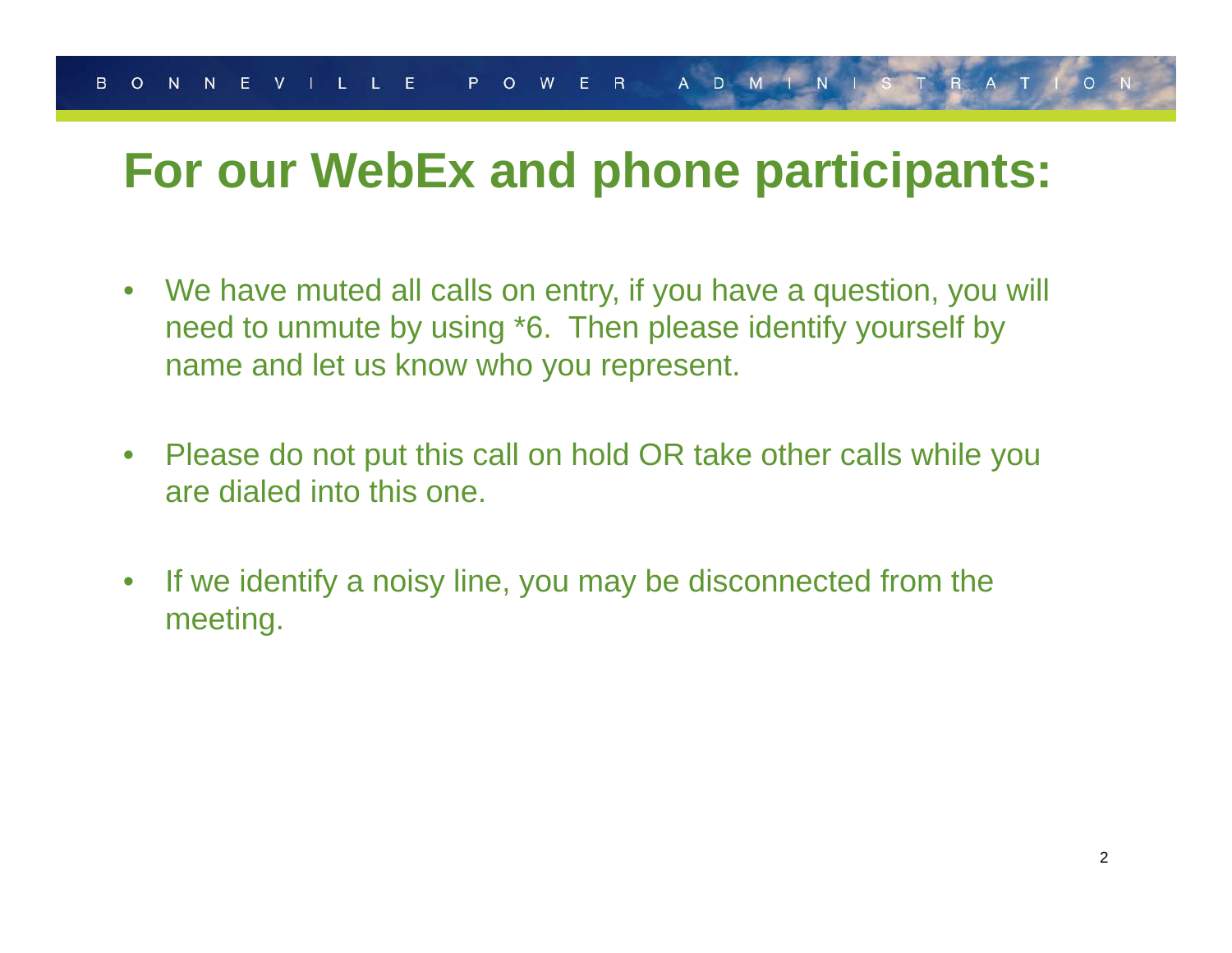# **Agenda**

| $1:30-1:40$   | • Welcome, Safety Moment, Introductions<br>• Objectives of Today's Meeting<br>• Review of Previous EIM Stakeholder Meetings |
|---------------|-----------------------------------------------------------------------------------------------------------------------------|
| $1:40 - 2:50$ | • Process Map Discussion                                                                                                    |
| $2:50 - 3:00$ | • Break                                                                                                                     |
| $3:00 - 4:00$ | • Market Power                                                                                                              |
| $4:00 - 4:30$ | • Next Steps<br>• Question and Answer Session                                                                               |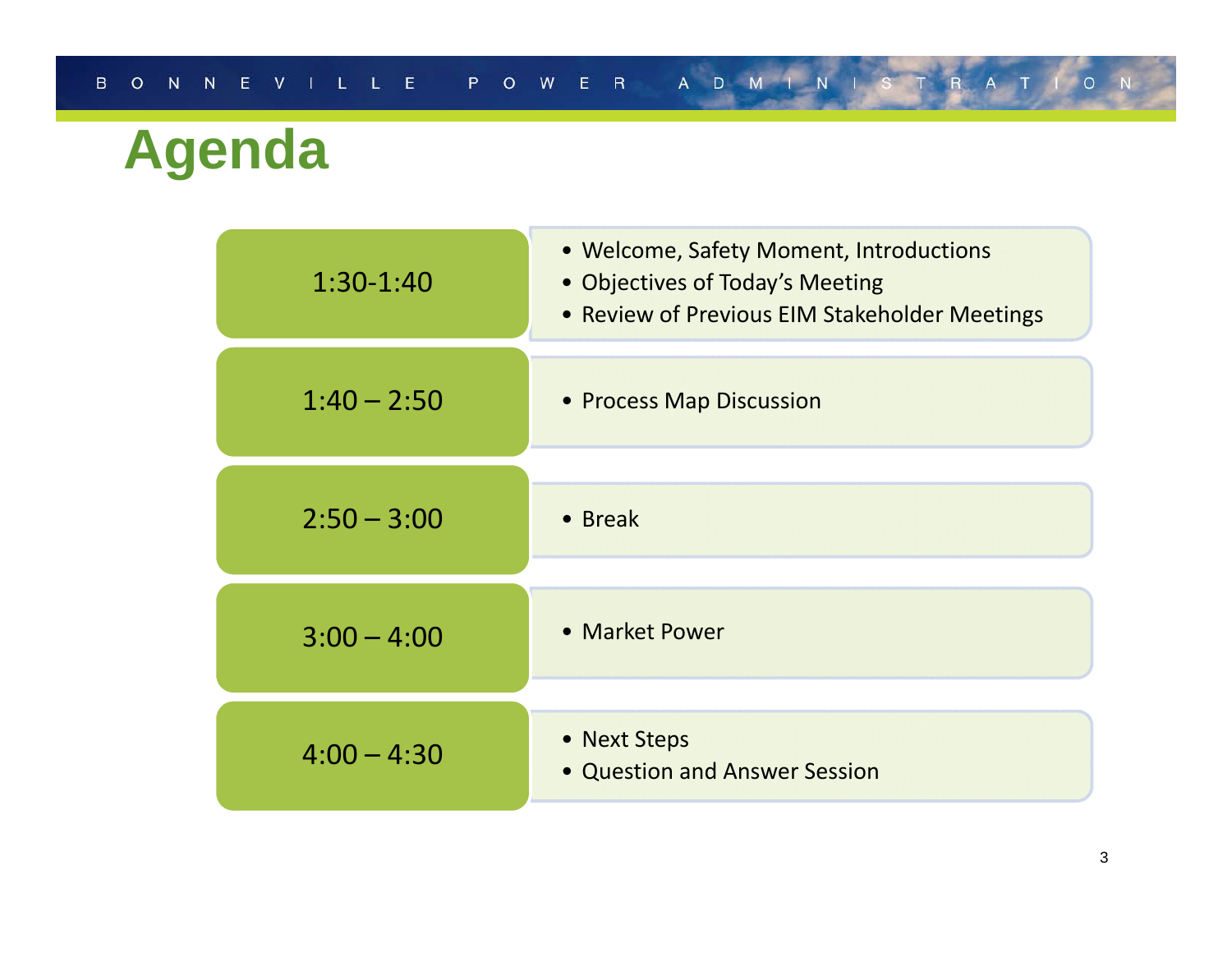# **Objectives For Today's Meeting**

- •Review of EIM Stakeholder Topics Discussed to Date
- •Process Map
- •Timeline Review
- $\bullet$  Issues that BPA identified at the July 24th EIM Stakeholder meeting that we will be discussing in more depth **today**:



•Question and Answer Session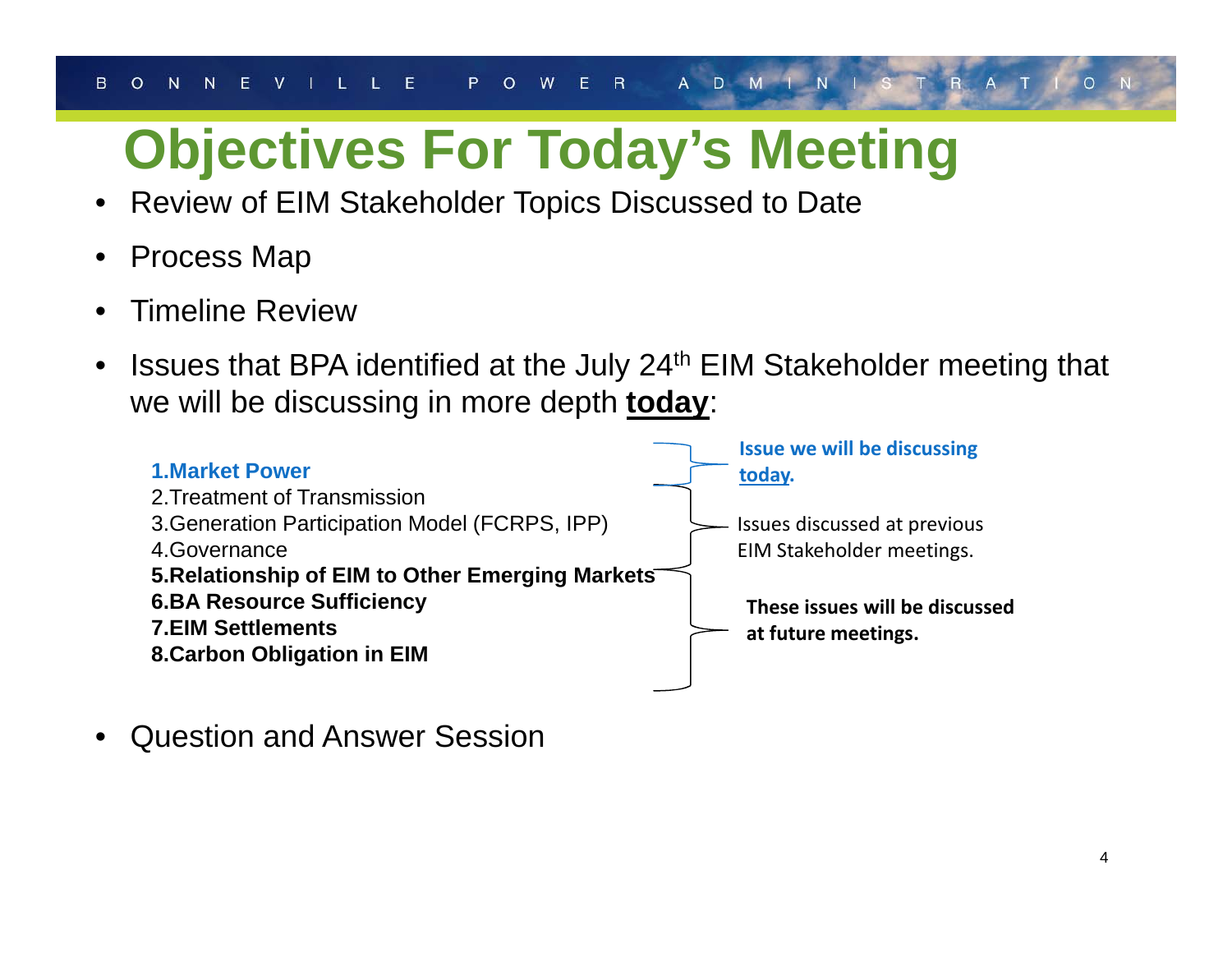# **Statement of BPA's Principles:**

- 1.Participation is consistent with statutory, regulatory, and contractual obligations.
- 2.Maintain reliable delivery of power and transmission to our customers.
- 3.Resource participation in the EIM is and always will be voluntary.
- 4.BPA's decision to participate in the EIM will be based on a sound business rationale.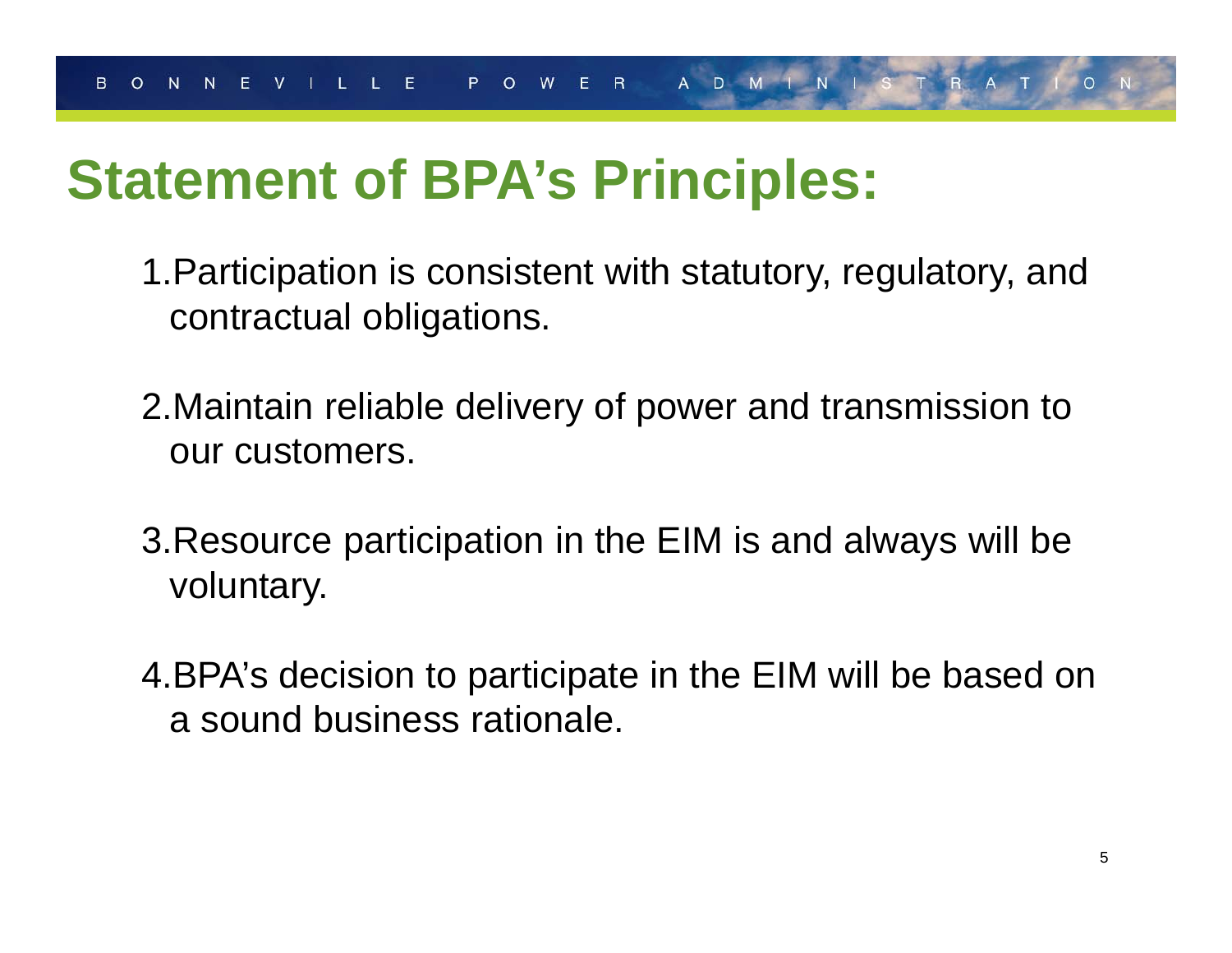# **Timeline Leading up to the ROD**

Agendas for previous and future monthly EIM Stakeholder meetings:

|                          | July 24            |                                                                       | . Grid Modernization Overview, Connection to Strategic Plan, Intro to the 8 Issues BPA is Reviewing |  |  |  |  |  |  |
|--------------------------|--------------------|-----------------------------------------------------------------------|-----------------------------------------------------------------------------------------------------|--|--|--|--|--|--|
|                          | September 13       | • EIM 101                                                             |                                                                                                     |  |  |  |  |  |  |
|                          | October 11         |                                                                       | · Process Plan, Transmission, Generation, Governance                                                |  |  |  |  |  |  |
|                          | November 14        | • Process Plan, Market Power                                          |                                                                                                     |  |  |  |  |  |  |
|                          | December 18        | •Settlements                                                          |                                                                                                     |  |  |  |  |  |  |
|                          | January 16         | <b>Table Tops:</b><br>Discussion of<br>Impacts to<br><b>Customers</b> | Topics to be Discussed at the monthly EIM Stakeholder mtgs:<br>1.<br><b>Resource Sufficiency</b>    |  |  |  |  |  |  |
|                          | <b>February 20</b> |                                                                       | 2.<br>Non-Fed Generation Participation<br>3.<br>Power Products Generation Inputs BP-22              |  |  |  |  |  |  |
| <b>These</b><br>meetings | March 13           |                                                                       | Cost Benefit Analysis<br>4.<br>5.<br><b>Market Mitigation</b>                                       |  |  |  |  |  |  |
| will be<br>full day.     | April 10           |                                                                       | 6.<br>Settlements<br>7.<br>Transmission                                                             |  |  |  |  |  |  |
|                          | <b>May 15</b>      |                                                                       | 8.<br><b>Impacts of Emerging Markets</b><br>Carbon Issues<br>9.                                     |  |  |  |  |  |  |
|                          | June               |                                                                       | 10.<br>Governance<br>. Letter to the Region with a 30 day public comment                            |  |  |  |  |  |  |
|                          | July               |                                                                       |                                                                                                     |  |  |  |  |  |  |
|                          | August             | .BPA drafts Record of Decision (ROD)                                  |                                                                                                     |  |  |  |  |  |  |
|                          | September          |                                                                       | • Final ROD for signing the EIM Implementation Agreement                                            |  |  |  |  |  |  |

Signing of the EIM Implementation Agreement authorizes BPA to begin spending on EIM implementation projects with the CAISO but does not bind BPA to join the EIM.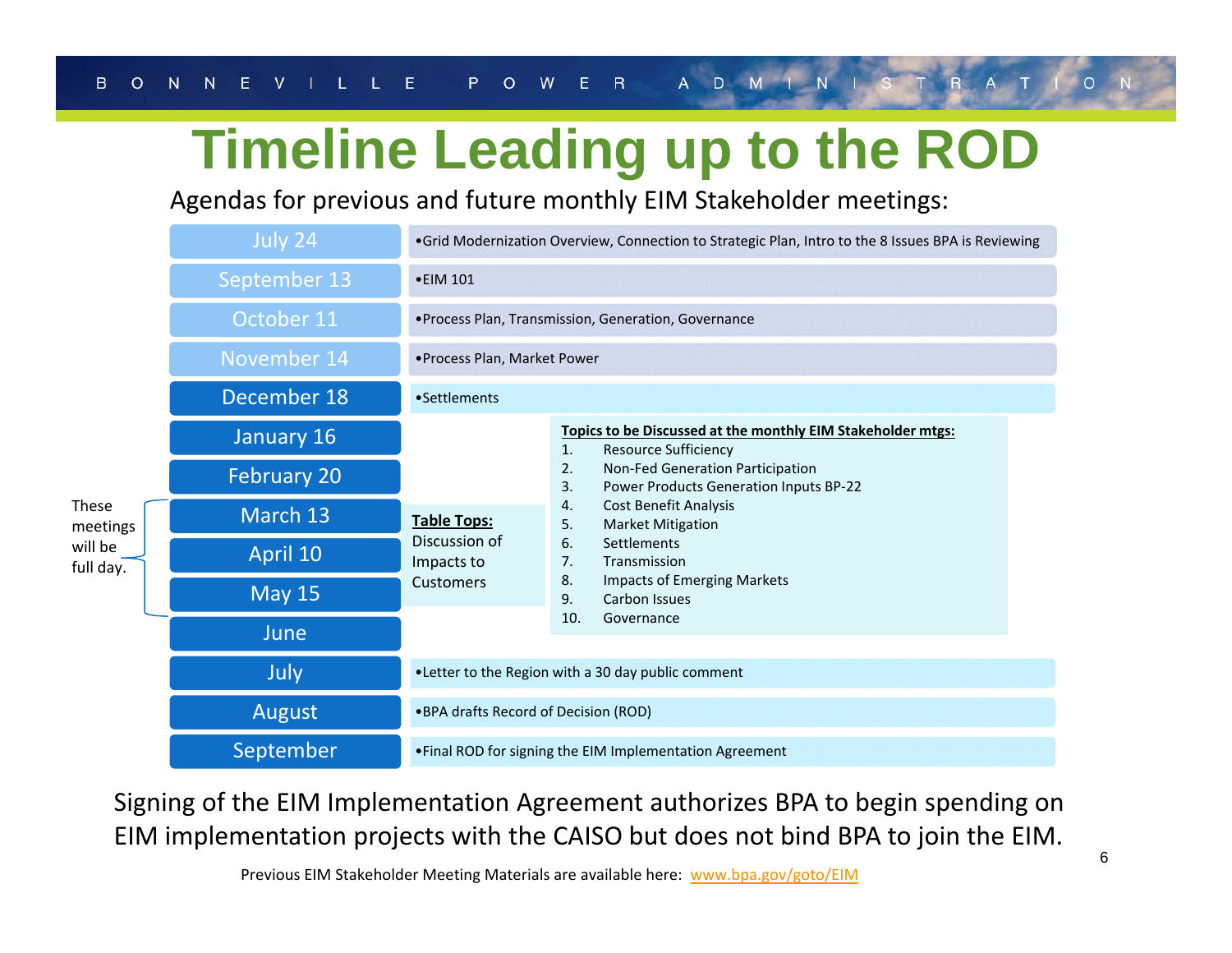# **EIM Table Top Exercises**

The EIM Table Top exercises planned for Spring 2019 will describe the process and impact to customer classes if BPA becomes an EIM entity:

- $\bullet$  BPA and stakeholders will walk through a "Day and Hour in the Life" of BPA as an EIM Entity and are for our BAA and transmission customers
- $\bullet$  Our goal is to identify how common customer and BAA behavior will result in EIM Entity/Market Operator charges and operations
- $\bullet$  We will NOT be able to identify how charges will be allocated to customers, but we do believe the workshops will help inform pre rate-case workshops and possible rate designs
- $\bullet$ BPA will develop "structure scenarios" that we will walk through in these workshops

### *BPA encourages customers to provide input on the Table Top structured scenarios*.

If there is a scenario that your utility would like BPA to explore that is a realistic scenario and is expected to be a common occurrence (monthly at least) then please send your prioritized scenarios to Tech Forum at techforum@bpa.gov and reference "EIM Prioritized Scenarios" in the subject line due by December 14th.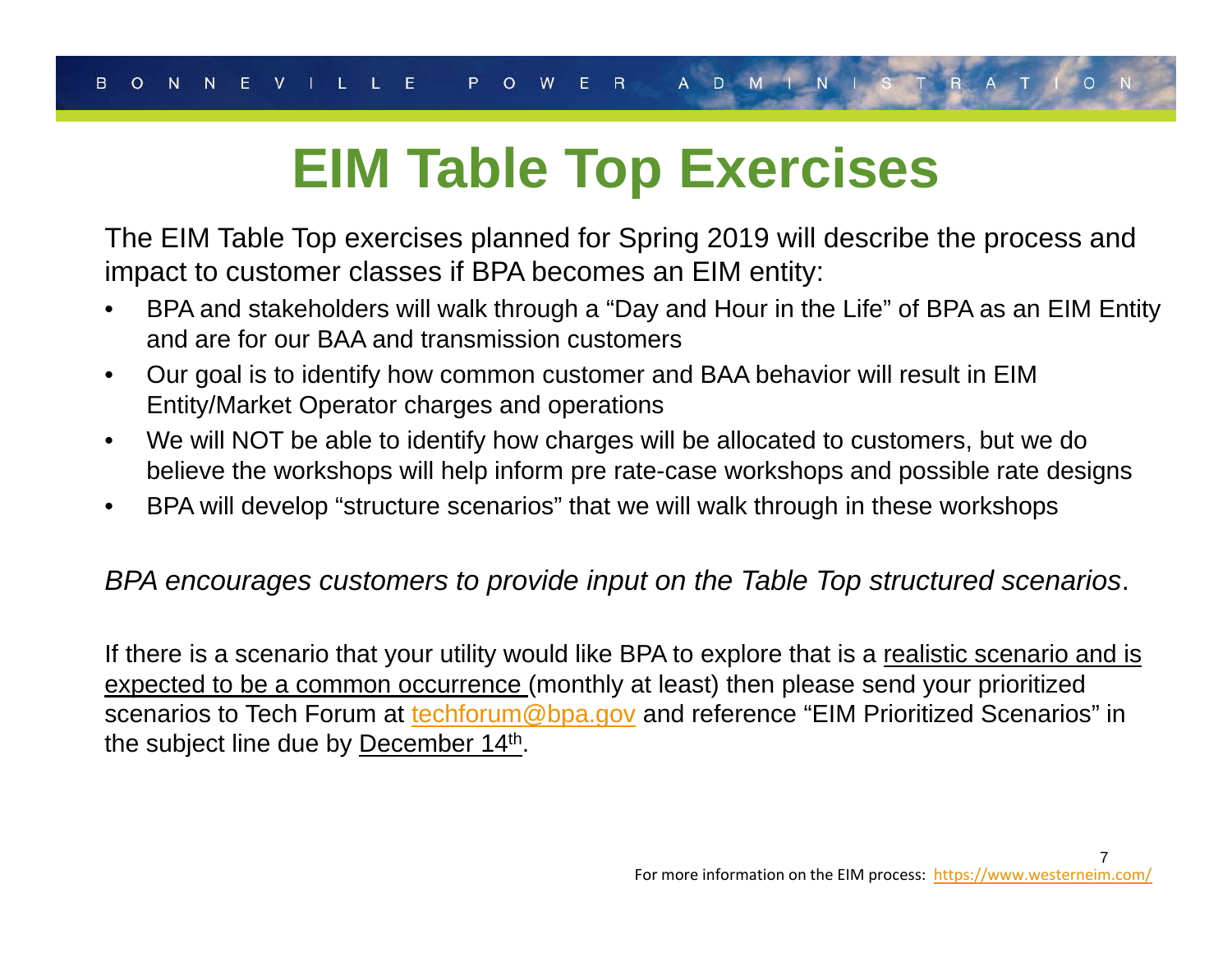# **EIM Table Tops**

### Possible Table Top scenario inputs:

- •Variable Energy Resource ("VER") scheduling and forecasting activity
- $\bullet$ Intra-hour schedule changes
- $\bullet$ Slice or other power product "late-breaking" changes
- •EIM Transfer/ETSR Interchange Rights Holder "donations"
- • Loads with non-participating resources
	- •VER and DER
- • Loads with EIM Participating Resources
	- •VER and DER
- •Other?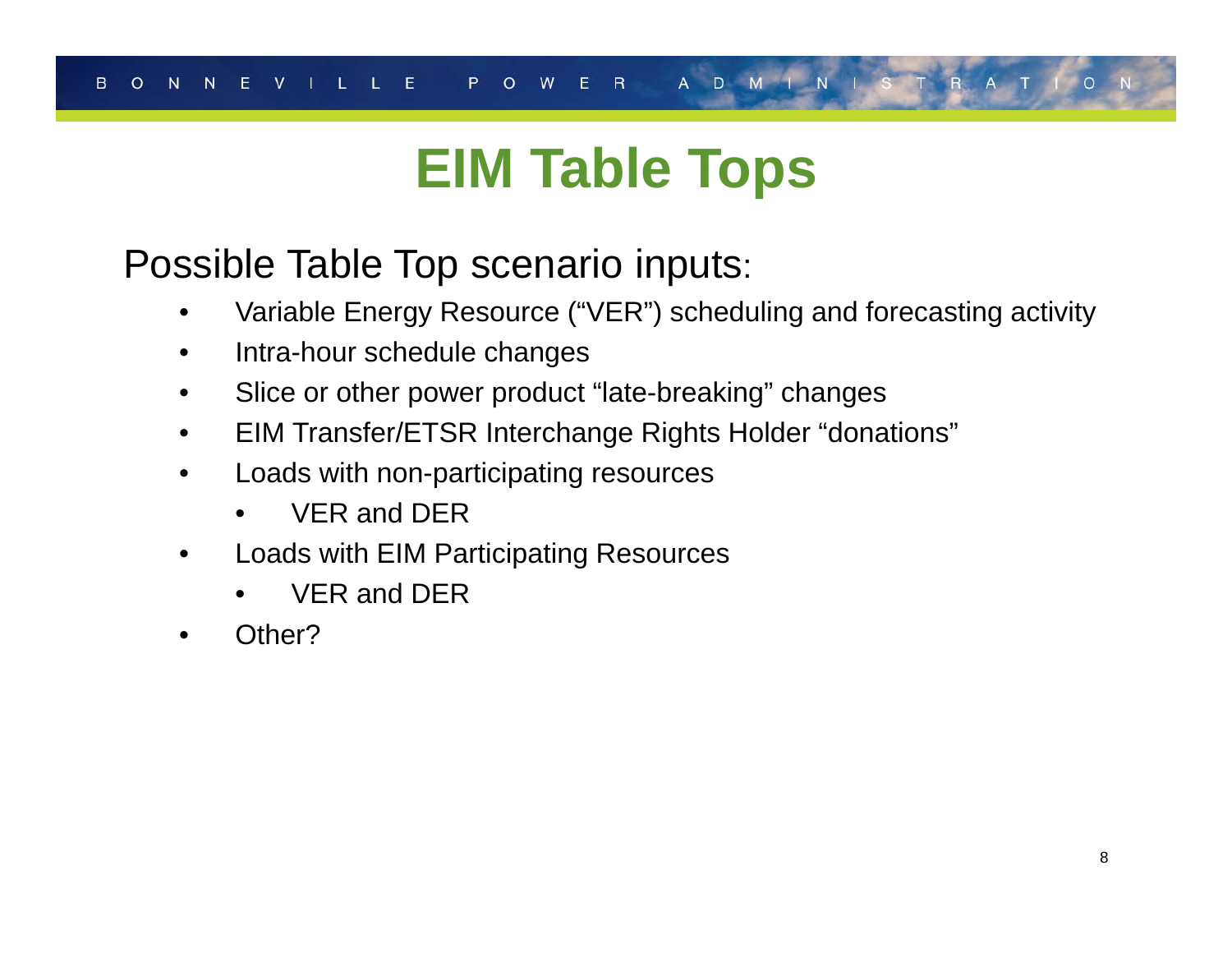# **High Level Process Map**

- $\bullet$ This high-level visual represents the general steps in the process of BPA joining the EIM.
- •BPA can choose to not join the EIM at anytime in the process.
- $\bullet$ BPA will engage customers and stakeholders throughout the process.

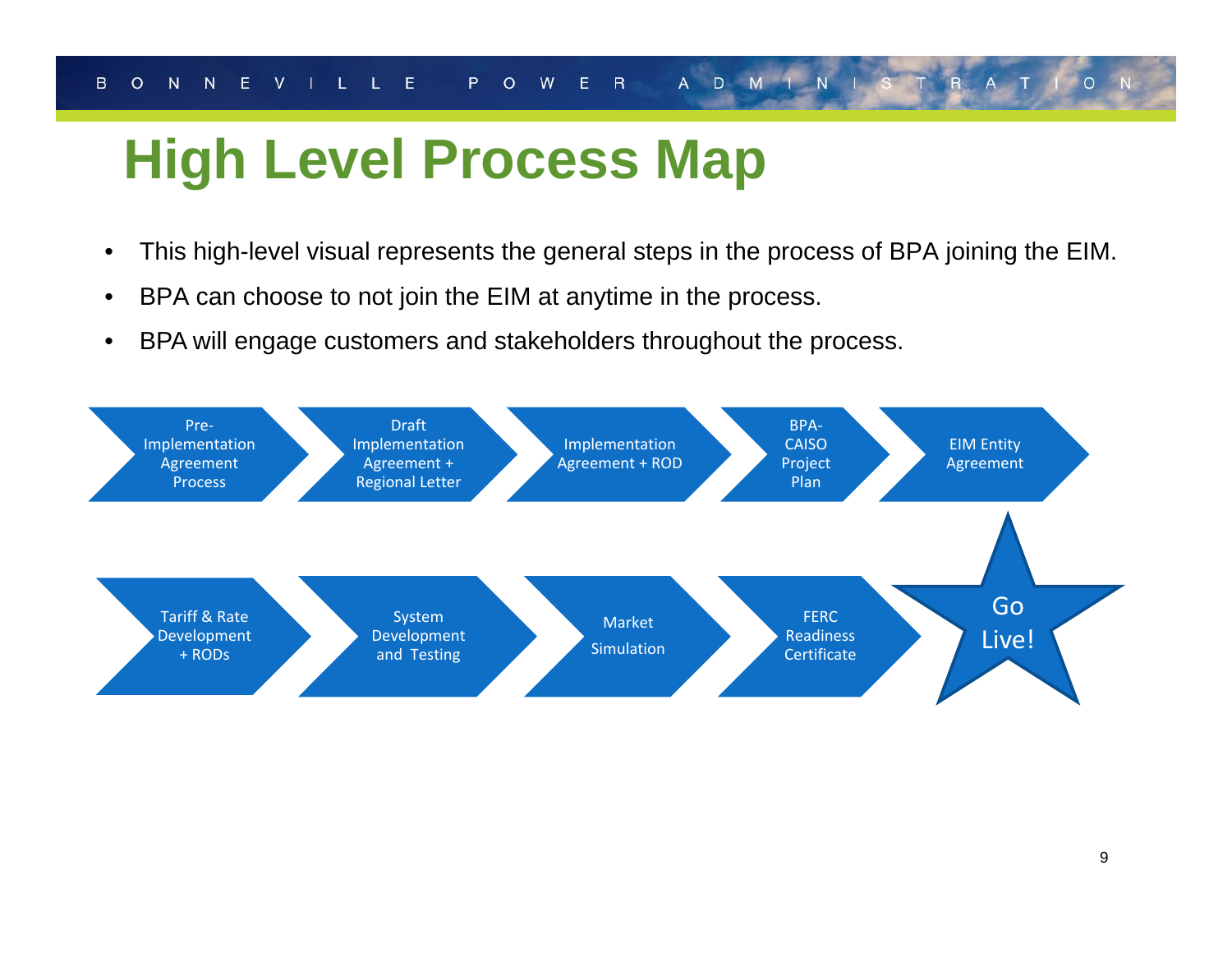# **BPA's High Level EIM Timeline**



Previous EIM Stakeholder Meeting Materials are available here: www.bpa.gov/goto/EIM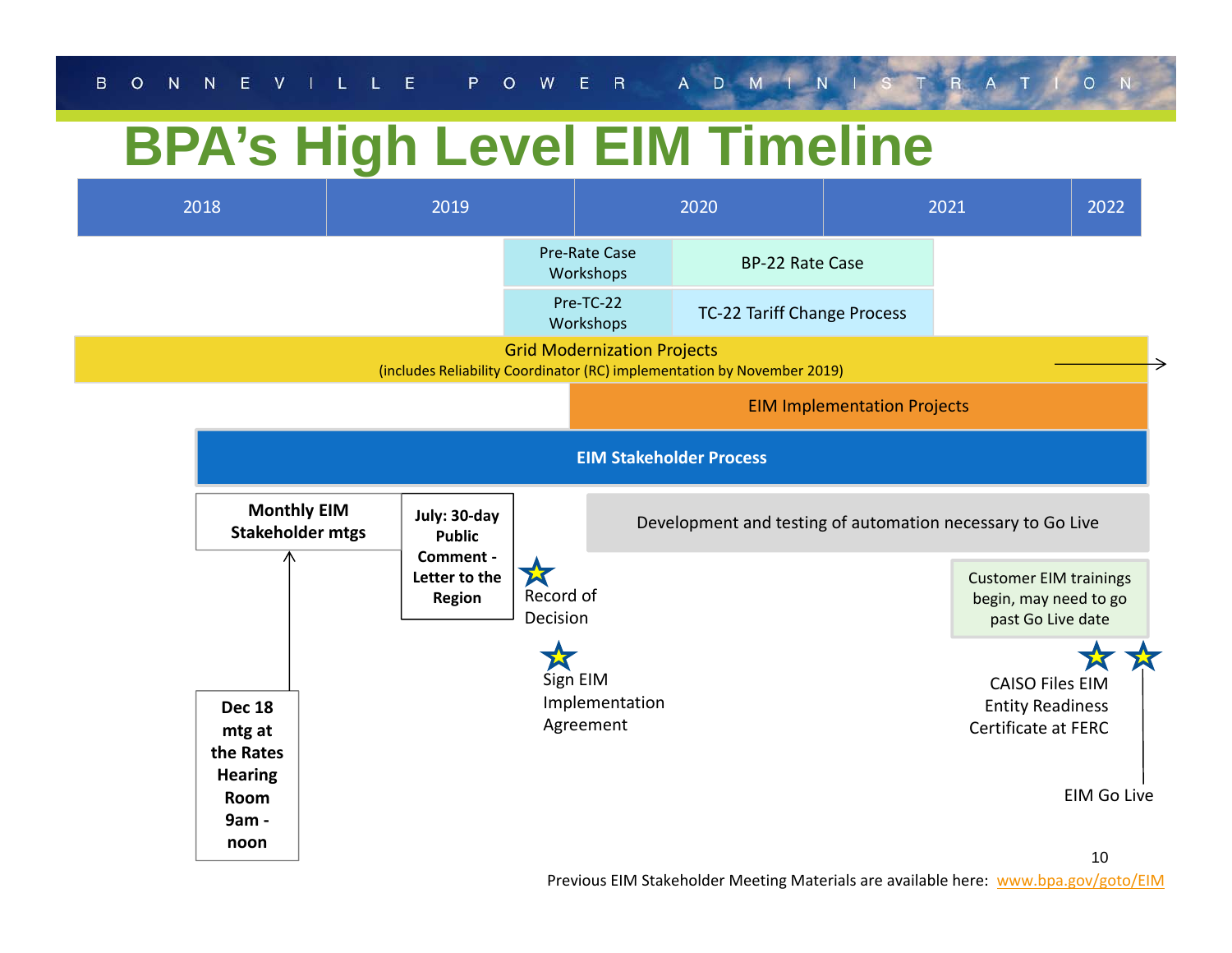# **EIM Process Map: 5 Steps to Joining**

The CAISO has identified five steps to joining the EIM:\*

|                | <b>Step</b>                                          | What it is                                                                                                                                                                                                    | Where this fits into BPAs process                                                                                                                                                                                       |  |  |  |
|----------------|------------------------------------------------------|---------------------------------------------------------------------------------------------------------------------------------------------------------------------------------------------------------------|-------------------------------------------------------------------------------------------------------------------------------------------------------------------------------------------------------------------------|--|--|--|
| $\mathbf{1}$   | Perform Cost Benefit<br>Analysis                     | • A key step in deciding to participate<br>as an EIM Entity.                                                                                                                                                  | • BPA performed an initial cost benefit<br>analysis and presented it at the July<br>$24th$ mtg.<br>• An updated cost benefit analysis will<br>be developed in preparation for the<br>letter to the region in July 2019. |  |  |  |
| $\overline{2}$ | Negotiate and Execute<br>Implementation<br>Agreement | • Sets forth the terms and conditions<br>between the CAISO and EIM Entity to<br><i>prepare</i> for EIM participation.<br>• Contains a high-level project schedule<br>with milestones and funding<br>schedule. | • Summer/early fall of 2019.<br>• Letter to region at end of July 2019<br>with 30-day comment period.<br>• Execution at the end of September<br>2019.                                                                   |  |  |  |

\*For more information on the EIM process: https://www.westerneim.com.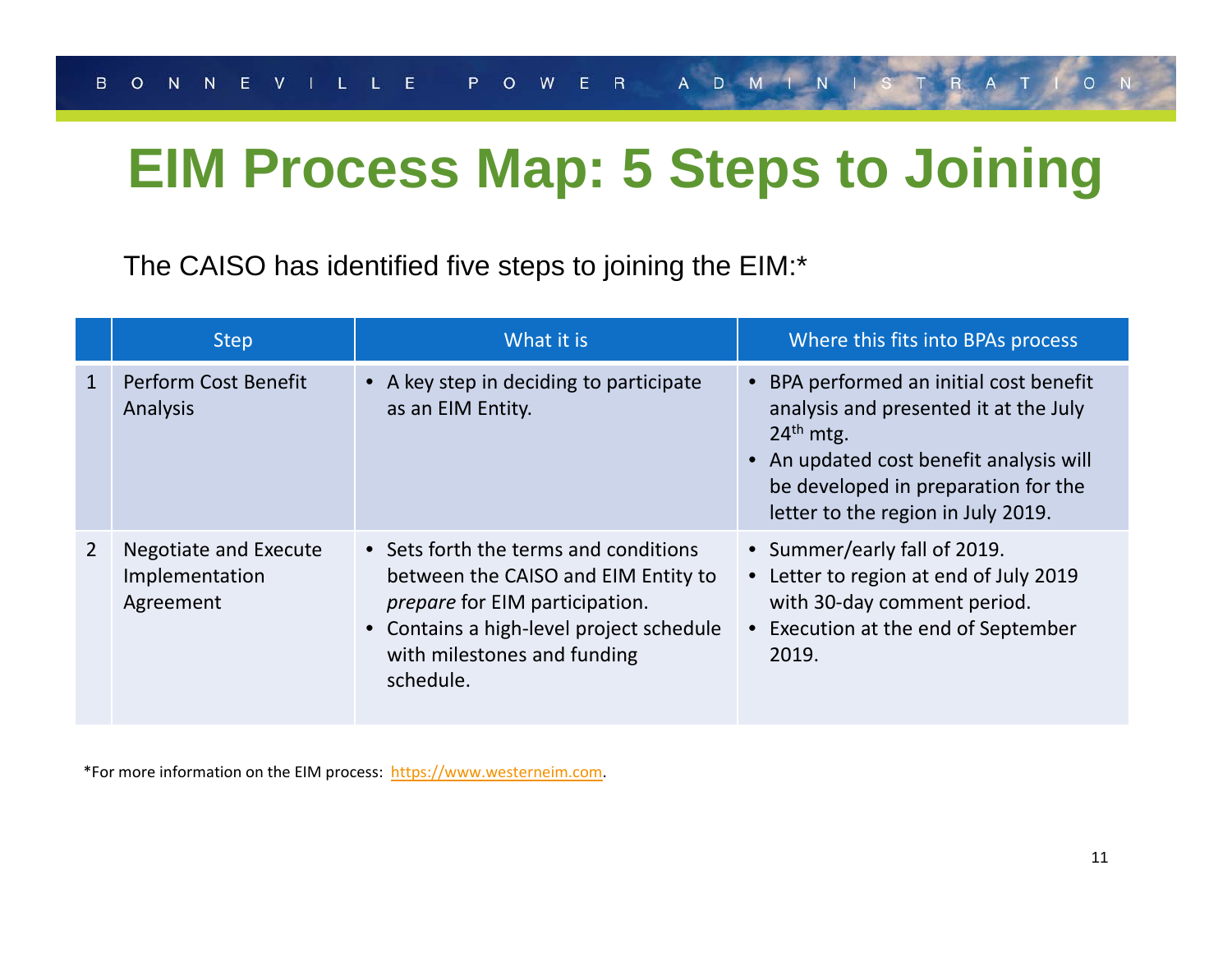# **EIM Process Map: 5 Steps to Joining**

### The CAISO has identified five steps to joining the EIM:\*

|                | <b>Step</b>                              | What it is                                                                                                                                                                                                                                                                                                                                                     | Where this fits into BPAs process                                                                                                                                                                                                                                                                                                                                 |  |  |  |  |
|----------------|------------------------------------------|----------------------------------------------------------------------------------------------------------------------------------------------------------------------------------------------------------------------------------------------------------------------------------------------------------------------------------------------------------------|-------------------------------------------------------------------------------------------------------------------------------------------------------------------------------------------------------------------------------------------------------------------------------------------------------------------------------------------------------------------|--|--|--|--|
| $\overline{3}$ | Train for EIM                            | • Training to develop core<br>competencies of BPA staff<br>responsible for implementing the<br>EIM into BPA's day-to-day business.<br>• Training for BPA's customers.<br>The CAISO provides both computer-<br>based and instructor led training.<br>Much of the computer-based training<br>for the EIM is already publicly available<br>at www.westerneim.com. | • BPA is prioritizing EIM training for its<br>employees and customers.<br>BPA provided a "EIM 101" training in<br>September 2018 for its customers.<br>More operationally-oriented, CAISO-led<br>training will start to occur in 2021 as the<br>systems and automation are developed<br>and tested so that BPA and BPA's<br>customers can participate in the EIM. |  |  |  |  |
| $\overline{4}$ | <b>Establish Operating</b><br>Procedures | Develop operating procedures prior<br>to implementation to ensure<br>operational readiness.                                                                                                                                                                                                                                                                    | • 6-9 months before Go-Live                                                                                                                                                                                                                                                                                                                                       |  |  |  |  |

\*For more information on the EIM process: https://www.westerneim.com.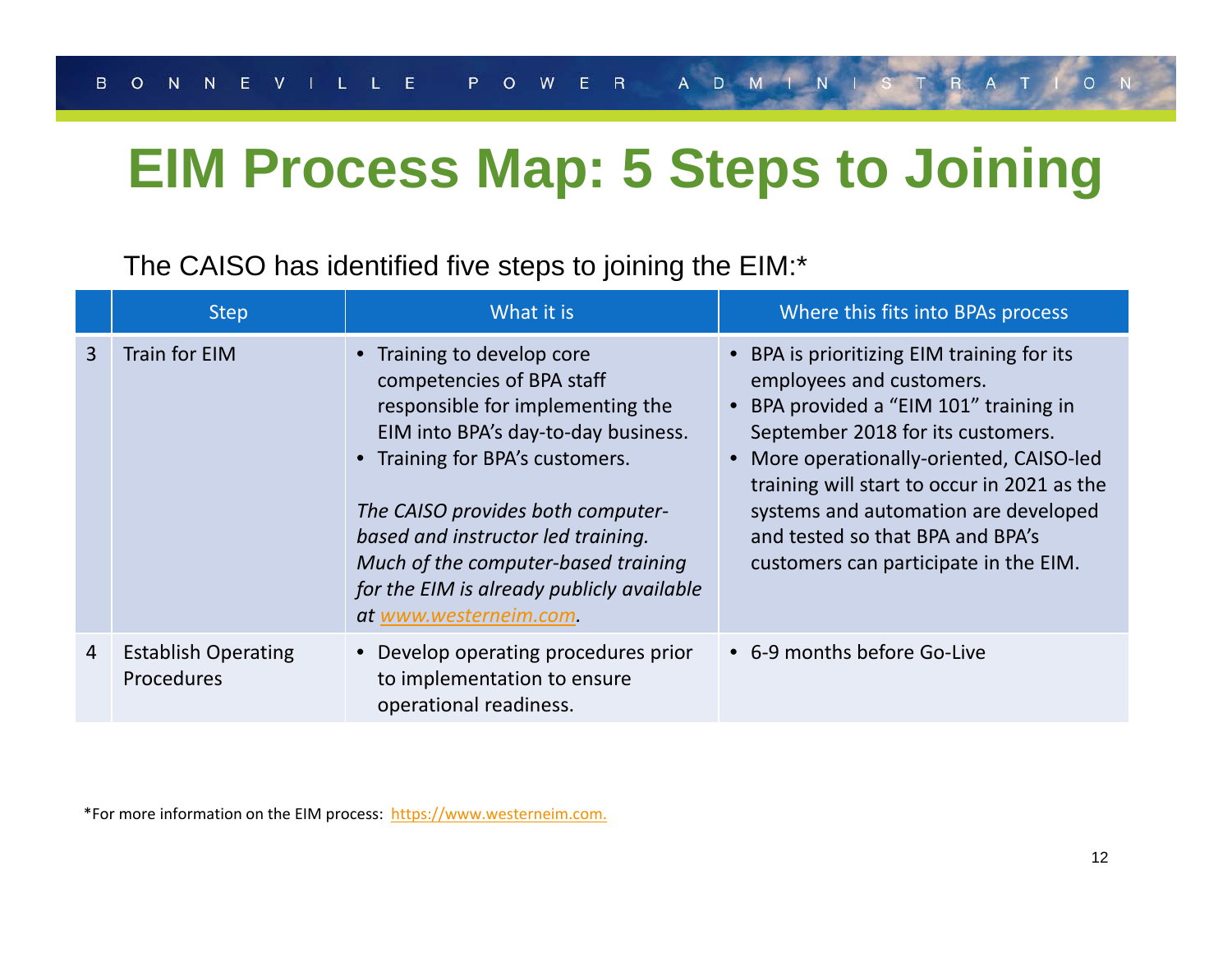# **EIM Process Map: 5 Steps to Joining**

The CAISO has identified five steps to joining the EIM:\*

|                |                                               | What it is                                                                                                                                                                                                                                                                                                                                                                                                                                                                                                                                                                                                                                                                | Where this fits into BPAs process                                                                                                                                                                                                                                                                                                                    |  |  |  |  |
|----------------|-----------------------------------------------|---------------------------------------------------------------------------------------------------------------------------------------------------------------------------------------------------------------------------------------------------------------------------------------------------------------------------------------------------------------------------------------------------------------------------------------------------------------------------------------------------------------------------------------------------------------------------------------------------------------------------------------------------------------------------|------------------------------------------------------------------------------------------------------------------------------------------------------------------------------------------------------------------------------------------------------------------------------------------------------------------------------------------------------|--|--|--|--|
| 5 <sup>1</sup> | Complete the<br><b>Implementation Process</b> | The implementation process includes six<br>tracks, which may run in parallel.<br>1. Develop a detailed project schedule<br>outlining all the steps leading to the<br>market simulation, parallel operations<br>and full participation;<br>2. Establish agreements and identify<br>scheduling coordinator and participating<br>resources;<br>3. Integrate with the ISO full network<br>model;<br>4. Modify impacted systems, perform<br>system integration, and complete<br>security and functional testing of all<br>impacted systems and processes;<br>5. Implement metering; and<br>6. Certify readiness, conduct parallel<br>operations and transition to binding EIM. | • Begins once BPA signs the<br>Implementation Agreement in<br>September of 2019, should it<br>choose to do so, and continue until<br>the EIM is fully implemented.<br>BPA is currently planning on<br>completing this process by April of<br>2022, but this date will not be<br>firmed up until the<br><b>Implementation Agreement is</b><br>signed. |  |  |  |  |

\*For more information on the EIM process: https://www.westerneim.com.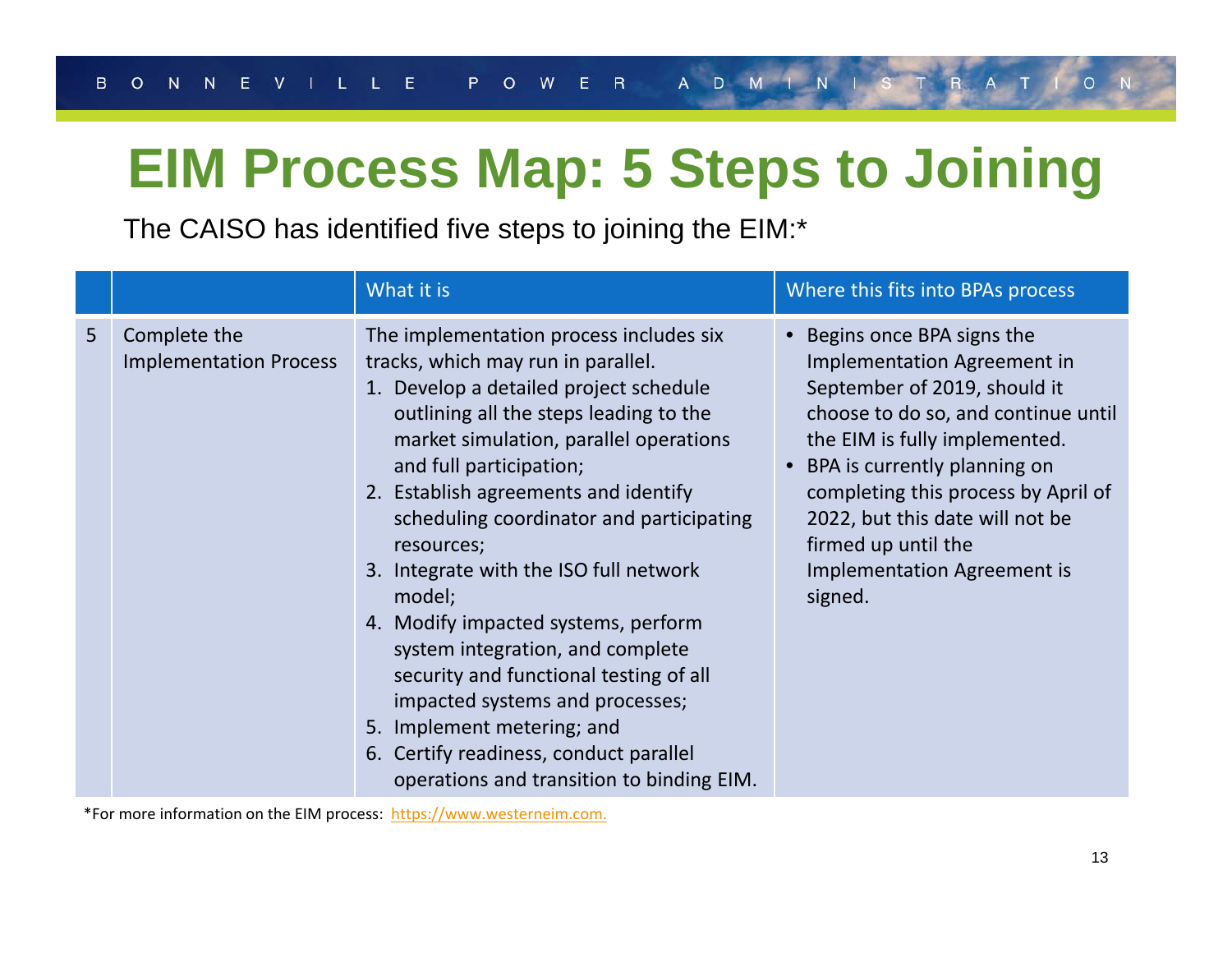# **EIM Process Map: Agreements**

| <b>Agreement</b>                                      | <b>Description</b>                                                                                                                                                                                                                                                                                                                                                                                                                                                                                                                                                    |
|-------------------------------------------------------|-----------------------------------------------------------------------------------------------------------------------------------------------------------------------------------------------------------------------------------------------------------------------------------------------------------------------------------------------------------------------------------------------------------------------------------------------------------------------------------------------------------------------------------------------------------------------|
| Implementation<br>Agreement                           | Initial agreement with the CAISO; establishes a project and funding schedule for work<br>necessary to join the EIM; filed with FERC; terminates once EIM entity moves to<br>production (live) state. Funding level based on EIM Entity's portion of total load in the<br>western interconnection. (For BPA, approximately \$1.9 million.) For more information,<br>see<br>https://www.westerneim.com/Pages/About/default.aspx#ImplementationDocuments                                                                                                                 |
| <b>EIM Entity</b><br>Agreement                        | The enabling agreement that allows a balancing authority to participate in the EIM as<br>an EIM entity; filed with FERC; sets forth the terms and conditions of an EIM Entity's<br>participation, including a commitment to abide by the CAISO's Tariff (particularly,<br>Section 29), modify it's own tariff, and provide for transmission in EIM. For more<br>information see:<br>http://www.caiso.com/Documents/AppendixB17 EIMEntityAgreement Asof Jul01 20<br>14.pdf                                                                                             |
| <b>EIM Participating</b><br><b>Resource Agreement</b> | The enabling agreement that allows a resource to participate in the EIM; filed with<br>FERC; sets forth the terms and conditions of resource participation, including a<br>commitment the resource's owner/operator to abide by the CAISO's Tariff (particularly,<br>Section 29); provides for registration of the resource in the CAISO's master file; allows<br>direct financial settlement between the resource and the CAISO. For more<br>information, see<br>http://www.caiso.com/Documents/AppendixB19 EIMParticipatingResourceAgreement<br>Asof Jul01 2014.pdf |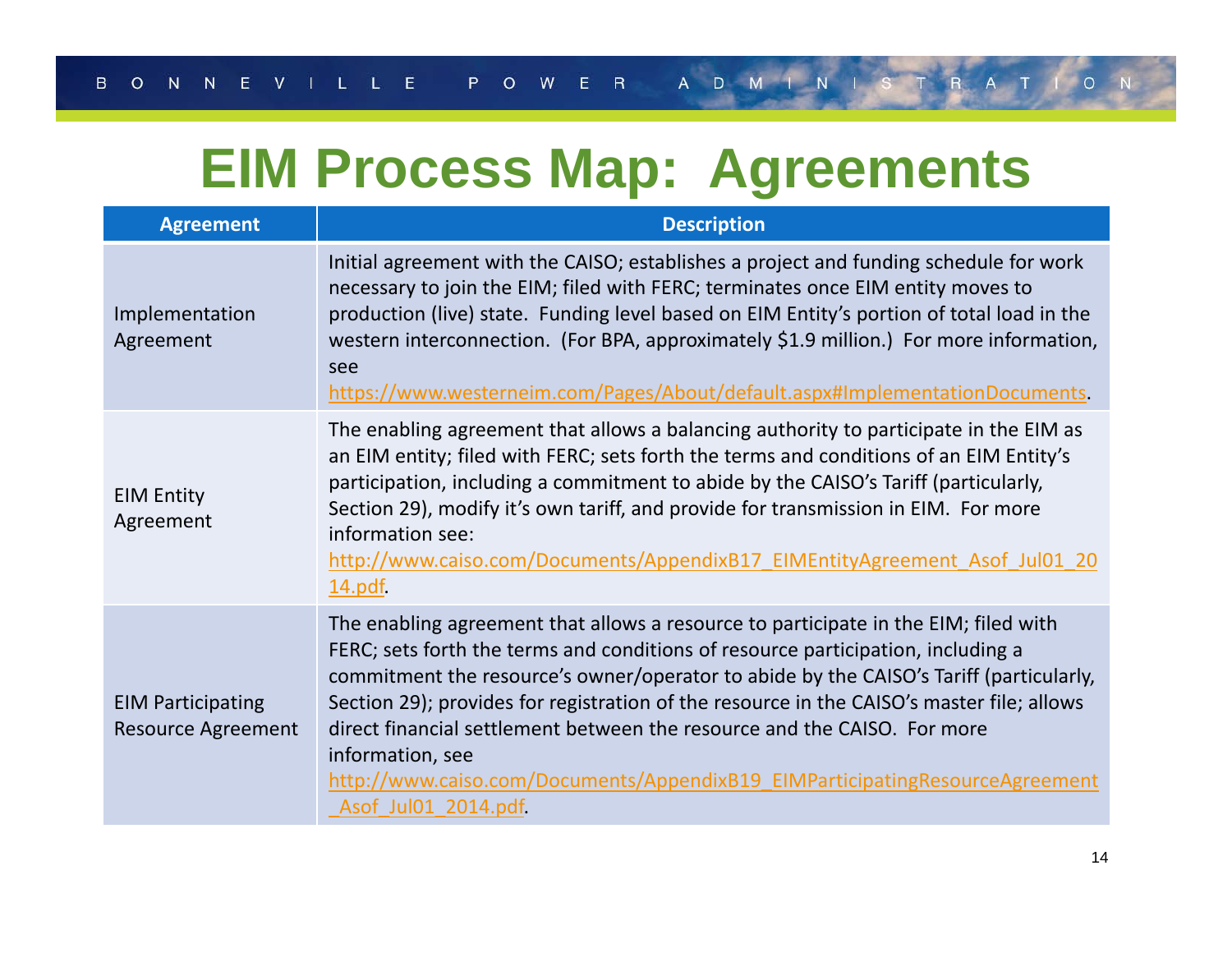## **EIM Process Map: Agreements Continued**

| <b>Agreement</b>                                                                | <b>Description</b>                                                                                                                                                                                                                                                                                                                                                                                 |  |  |  |  |
|---------------------------------------------------------------------------------|----------------------------------------------------------------------------------------------------------------------------------------------------------------------------------------------------------------------------------------------------------------------------------------------------------------------------------------------------------------------------------------------------|--|--|--|--|
| <b>EIM Entity Scheduling</b><br><b>Coordinator Agreement</b>                    | Sets forth the terms and conditions regarding base schedule submission and<br>adjustments as well as financial settlements; also includes a commitment by<br>the EIM Entity to abide by the CAISO's Tariff (particularly, Section 29); filed<br>with FERC. For more information, see<br>http://www.caiso.com/Documents/AppendixB18 EIMEntitySchedulingCoordi<br>natorAgreement Asof Jul01 2014.pdf |  |  |  |  |
| <b>EIM Participating Resource</b><br><b>Scheduling Coordinator</b><br>Agreement | Sets forth the terms and conditions regarding resource bid submission as well<br>as financial settlements; includes a commitment to abide by the CAISO's<br>Tariff (particularly, Section 29); filed with FERC. For more information, see<br>http://www.caiso.com/Documents/AppendixB20 EIMParticipatingResource<br>SchedulingCoordinatorAgreement Asof Jul01 2014.pdf                             |  |  |  |  |
| <b>EIM Meter Service</b><br>Agreement                                           | Sets forth the terms and conditions regarding the administration of revenue<br>quality data meters to account for imbalance; includes a commitment to<br>abide by the CAISO's Tariff (particularly, Section 10); filed with FERC. For<br>more information, see<br>http://www.caiso.com/Documents/AppendixB7 MeterServiceAgreement SC<br>s Asof Jun12 2013.pdf                                      |  |  |  |  |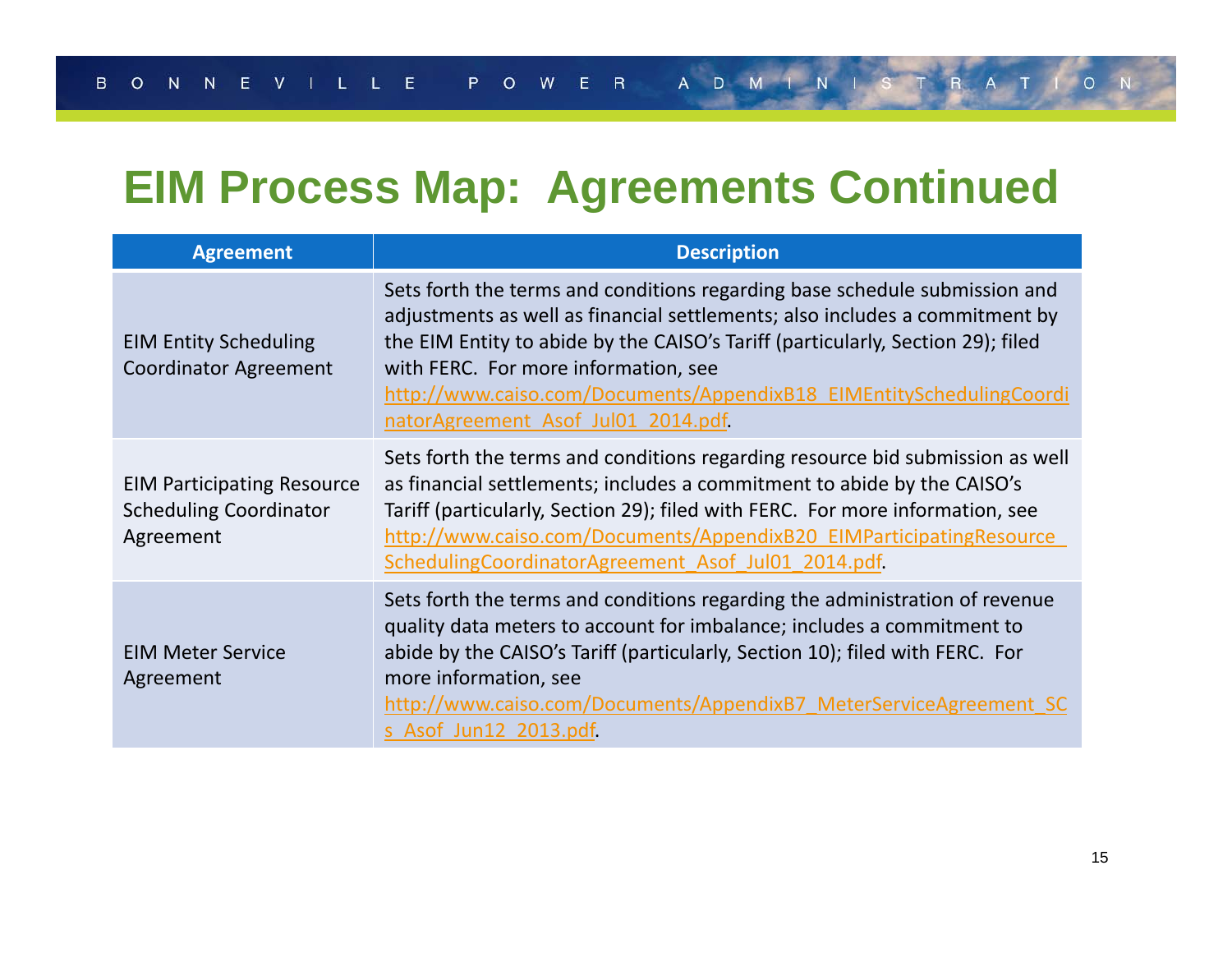### **EIM Implementation Process: Six Milestones\***

| <b>Project Scope and Milestones</b>                                                                                                                                                                                                                                                                                                                               | <b>Completion Criteria</b>                                                                                          |
|-------------------------------------------------------------------------------------------------------------------------------------------------------------------------------------------------------------------------------------------------------------------------------------------------------------------------------------------------------------------|---------------------------------------------------------------------------------------------------------------------|
| <b>Detailed Project Management Plan –</b> Develop and initiate a project<br>management plan describing specific tasks, delivery dates, team members,<br>meeting requirements, and a process for approving changes to the plan.                                                                                                                                    | Approval of project plan and schedule by<br>BPA and the CAISO management.                                           |
| <b>Milestone 1 – This milestone is complete when the Implementation</b><br>Agreement is been made effective via FERC order accepting the agreement.                                                                                                                                                                                                               | FERC order.                                                                                                         |
| <b>Full Network Model Expansion - Full Network Model expansion for BPA</b><br>and EMS/SCADA, including proof of concept of export/import of EMS data;<br>complete model into the CAISO test environment; complete validation for<br>all SCADA points from BPA; testing of the new market model; and<br>validation of the outage and state estimator applications. | Successful export of BPA network model<br>and import of that model into the CAISO<br>full network model.            |
| <b>Milestone 2 – This milestone is completed upon modeling BPA into the</b><br>CAISO full network model through the EMS which will be deployed into a<br>non-production test environment using the CAISO's network and resource<br>modeling process.                                                                                                              | Validation of network model with no<br>issues and promotion of network model to<br>non-production test environment. |

\*www.westerneim.com/Documents/EIMEntityImplementationProjectPlan.pdf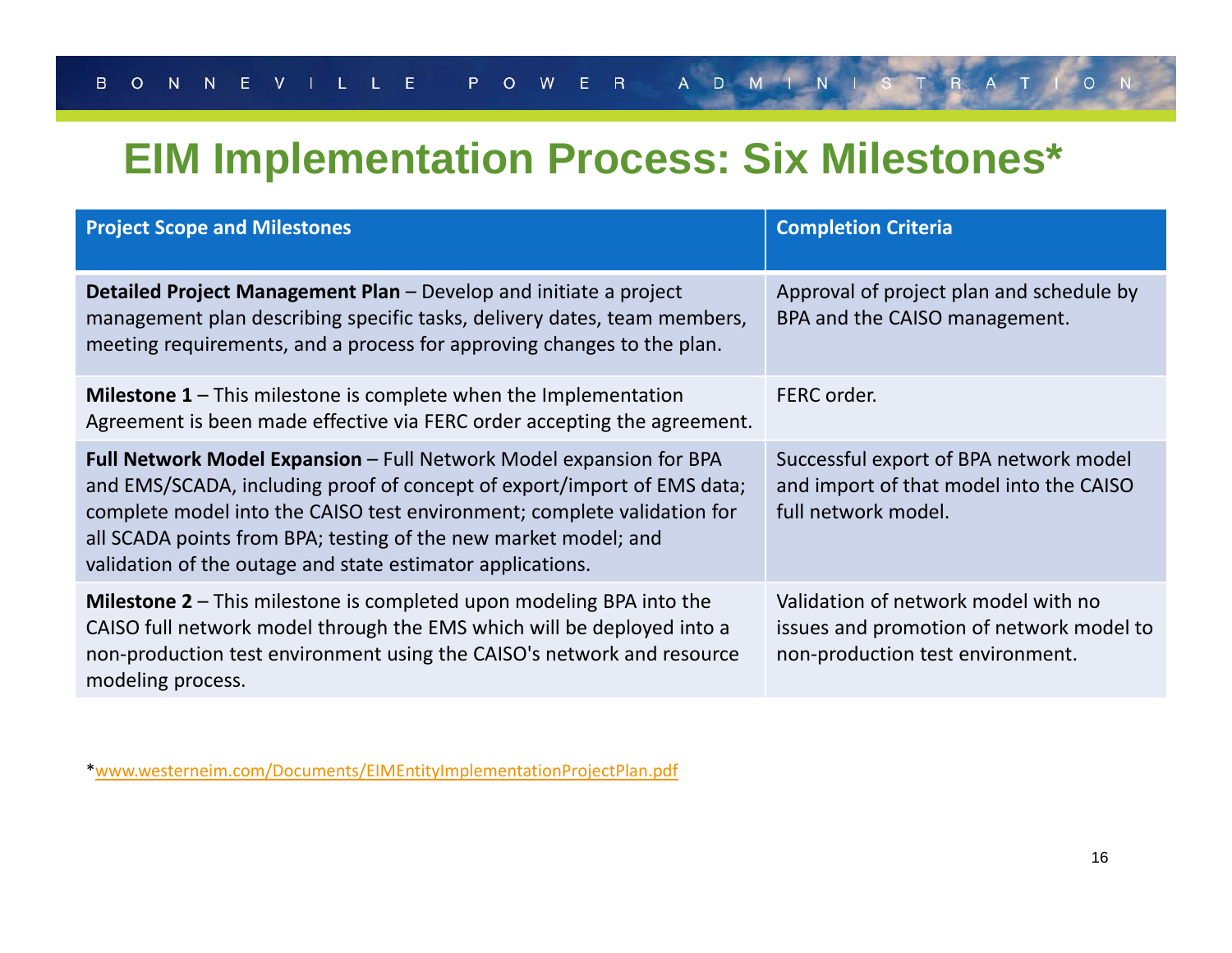### **EIM Implementation Process: Six Milestones\***

| <b>Project Scope and Milestones</b>                                                                                                                                                                                                                                                                                                                                                                                                                                           | <b>Completion Criteria</b>                                                                                                                |
|-------------------------------------------------------------------------------------------------------------------------------------------------------------------------------------------------------------------------------------------------------------------------------------------------------------------------------------------------------------------------------------------------------------------------------------------------------------------------------|-------------------------------------------------------------------------------------------------------------------------------------------|
| System Implementation Program Improvements - System requirements and<br>software design, the execution of necessary software vendor contracts, technical<br>interface specifications and configuration guides, and other related activities.                                                                                                                                                                                                                                  | BPA software and interfaces are<br>ready to connect to a non-<br>production test system.                                                  |
| Milestone 3 – CAISO to promote market network model including BPA area to non-<br>production system, and allow BPA to connect and exchange data in advance of<br>market simulation. This triggers the start of joint integration testing and functional<br>testing by BPA and the CAISO.                                                                                                                                                                                      | CAISO network model, market<br>model and master file are<br>available in test environment to<br>enable BPA entity integration<br>testing. |
| Construction, Testing and Training in Preparation for Market Simulation - This task<br>includes IT infrastructure upgrades, security testing, training simulators, and<br>functional testing.                                                                                                                                                                                                                                                                                 | BPA and the CAISO systems ready<br>for structure market simulation.                                                                       |
| <b>Milestone 4 – The EIM market simulation will allow BPA and the CAISO to conduct</b><br>specific market scenarios in a test environment prior to the production deployment<br>to ensure that all system interfaces are functioning as expected and to produce<br>simulated market results. To complete this milestone, the commencement of EIM<br>simulation will signal that BPA and the CAISO have independently completed EIM<br>system design, development and testing. | BPA access to the CAISO MAP-<br>stage environment with all<br>relevant EIM system interfaces for<br>the purpose of market simulation.     |

\*www.westerneim.com/Documents/EIMEntityImplementationProjectPlan.pdf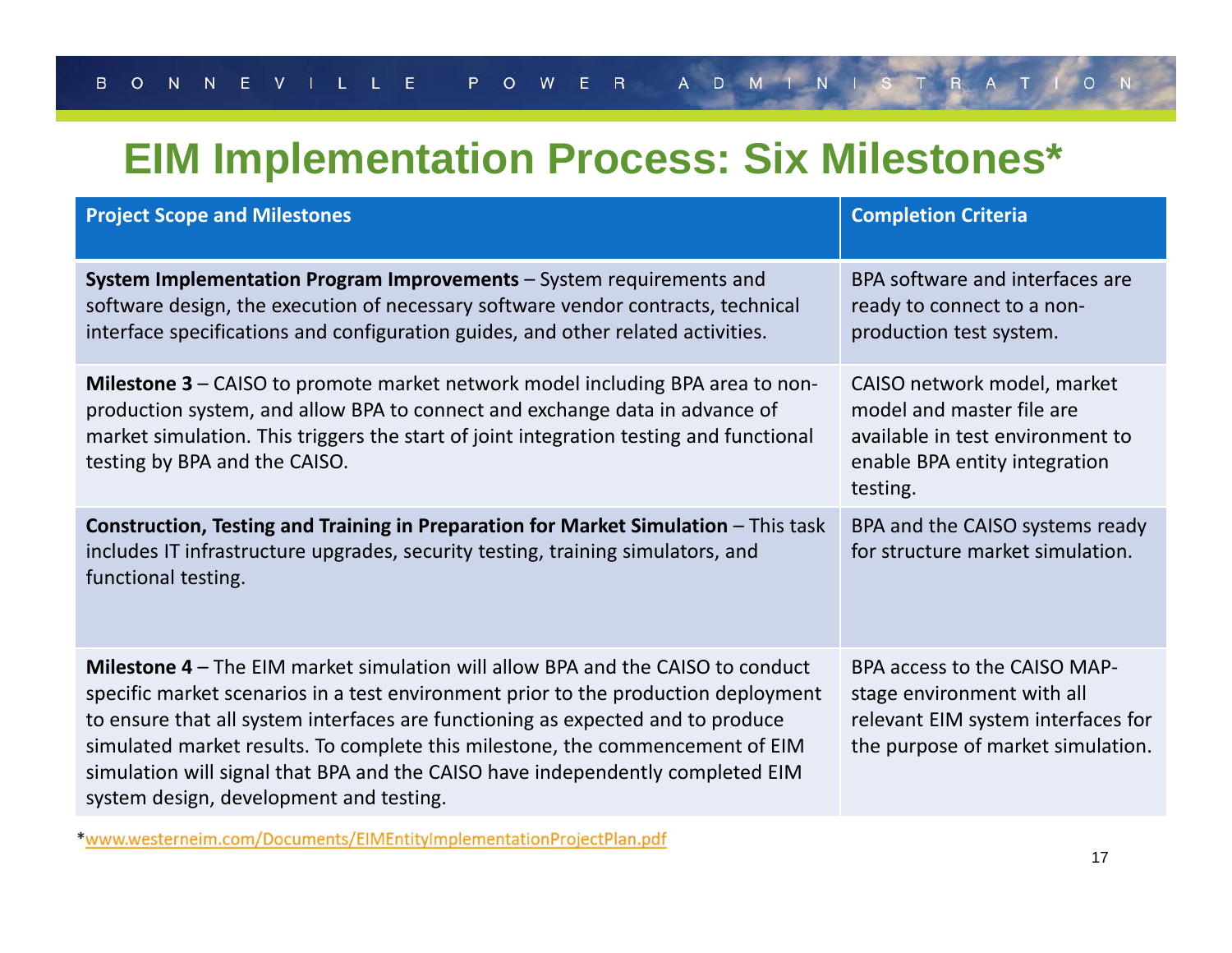### **EIM Implementation Process: Six Milestones\***

| <b>Project Scope and Milestones</b>                                                                                                                                                                                                                                                                                                                                                                                                                                     | <b>Completion Criteria</b>                                                                                  |
|-------------------------------------------------------------------------------------------------------------------------------------------------------------------------------------------------------------------------------------------------------------------------------------------------------------------------------------------------------------------------------------------------------------------------------------------------------------------------|-------------------------------------------------------------------------------------------------------------|
| <b>Activate Parallel Operations – The CAISO will activate a parallel operation</b><br>environment to practice production grade systems integration as well as market<br>processes and operating procedures in anticipation of the impending BPA activation<br>as an EIM Entity and to confirm compliance with the EIM readiness criteria set forth<br>in the CAISO tariff.                                                                                              | Successful export of BPA network<br>model and import of that model<br>into the CAISO full network<br>model. |
| <b>Milestone 5 – Start of parallel operations</b>                                                                                                                                                                                                                                                                                                                                                                                                                       | Successful start of parallel<br>operations in the CAISO stage<br>environment                                |
| <b>System Deployment and Go Live – Implementing the project and going live will</b><br>include resource registration, operating procedures and updates, execution of<br>service agreements, completion of BPA's tariff and processes, applicable board<br>approvals, the filing and acceptance of service agreements and any CAISO tariff<br>changes with FERC, and completion and filing of a readiness criteria certification in<br>accordance with the CAISO tariff. | Readiness criteria achieved.                                                                                |
| <b>Milestone 6 – This milestone is complete upon the first production BPA EIM trade</b><br>date.                                                                                                                                                                                                                                                                                                                                                                        | Completion of first financially<br>binding operating date.                                                  |

\*www.westerneim.com/Documents/EIMEntityImplementationProjectPlan.pdf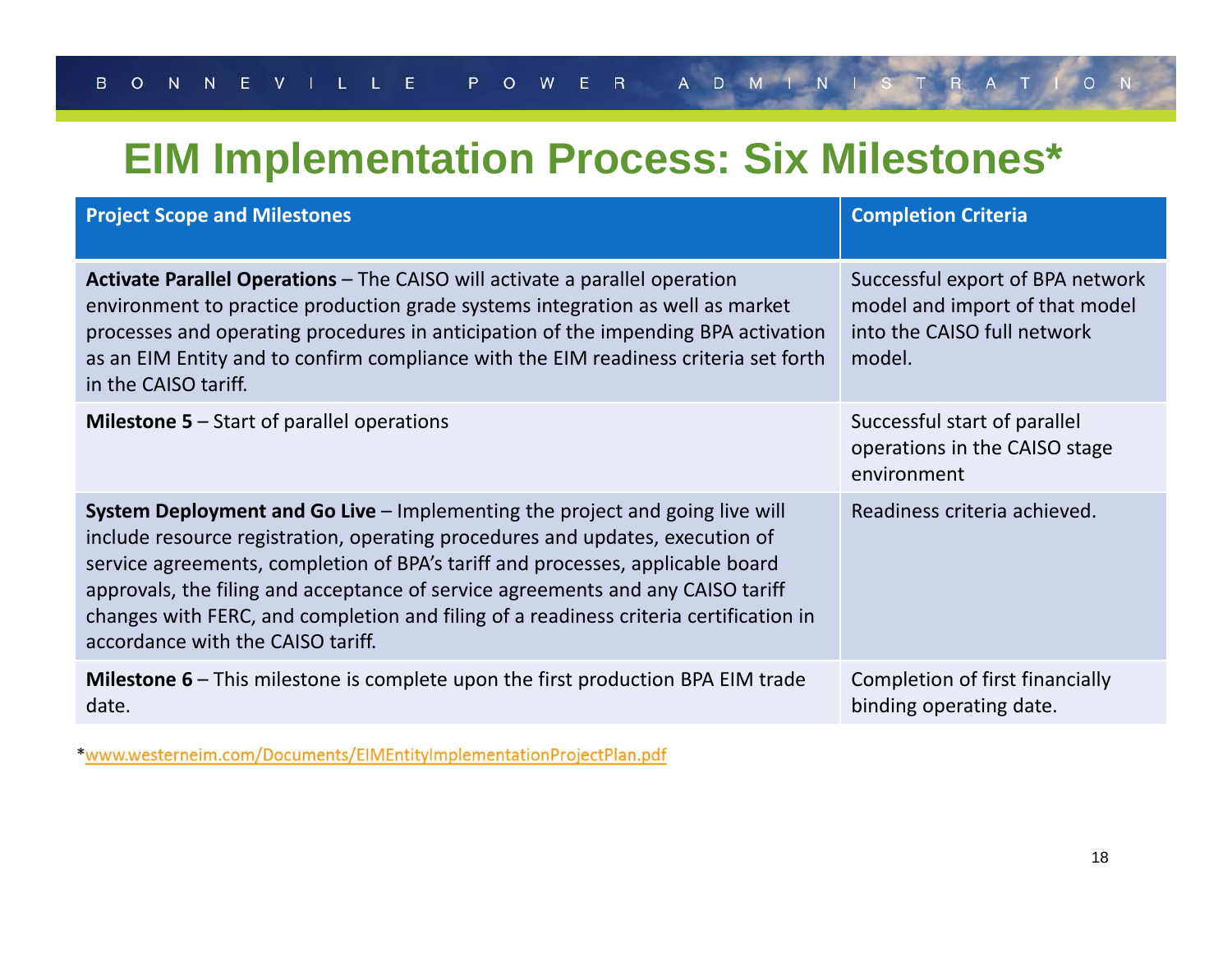### **CAISO EIM Payment Milestones and Agreements**

| Q3 2019                                                                                                                                                                                                                                                                                                                                                                                                                                                                                                                                                                                                           |  | Q4 2019                                                                                            | Q1 2020               | Q2 2020       | Q3 2020 | Q4 2020                                                                    | Q1 2021 | Q2 2021                                                                                                                                                  | Q3 2021                                                                          | Q4 2021                                                                                                                                              | Q1 2022 | Q2 2022 |
|-------------------------------------------------------------------------------------------------------------------------------------------------------------------------------------------------------------------------------------------------------------------------------------------------------------------------------------------------------------------------------------------------------------------------------------------------------------------------------------------------------------------------------------------------------------------------------------------------------------------|--|----------------------------------------------------------------------------------------------------|-----------------------|---------------|---------|----------------------------------------------------------------------------|---------|----------------------------------------------------------------------------------------------------------------------------------------------------------|----------------------------------------------------------------------------------|------------------------------------------------------------------------------------------------------------------------------------------------------|---------|---------|
| ⊿Agreement                                                                                                                                                                                                                                                                                                                                                                                                                                                                                                                                                                                                        |  | Sign EIM Implementation<br><b>BPA-CAISO Develop Detailed</b><br><b>EIM Project Management Plan</b> |                       | FERC & NMPRC) |         | <b>Milestone 1: EIM Implementation</b><br>Agreement effective (approved by |         |                                                                                                                                                          | through the EMS                                                                  | Milestone 2: Model BPA into<br><b>CAISO full Network Model</b><br>$\frac{1}{\sqrt{2}}$ Milestone 3: CAISO promotes<br>market Network Model to non-   |         |         |
| $\leftarrow$<br>Expand and Maintain Full Network Model (needed for Reliability Coordinator integration and EIM)                                                                                                                                                                                                                                                                                                                                                                                                                                                                                                   |  |                                                                                                    | <b>DRAFT</b> timeline |               |         |                                                                            |         | System<br>Implementation<br>and Connectivity<br><b>Testing</b><br>Construction,<br>Testing and<br>Training in<br>Preparation for<br>Market<br>Simulation | production system & allows for data<br>exchange<br><b>Testing with CAISO</b>     | Milestone 4a: Joint Integration<br>Milestone 4b: Begin "Day<br>in the Life" Testing<br>Milestone 4c: Begin<br><b>Structured Market</b><br>Simulation |         |         |
| <b>Payment Milestone</b><br><b>Anticipated Date</b><br>Payment Milestone 1 - FERC Approval of EIM Implementation Agreement: April Year 1<br>Payment Milestone 2 - Validation of Integrated Full Network Model: July Year 2<br>Payment Milestone 3 - Begin Joint Integration Testing: September Year 2<br>Payment Milestone 4 - Begin Structured Market Simulation: December Year 2<br>Payment Milestone 5 - Begin Parallel Operations: February Year 3<br>Payment Milestone 6 - EIM Go-Live: April 1, Year 3<br>TOTAL COST: \$1.9 million<br>Divided into 6 equal payments made upon completion of each milestone |  |                                                                                                    |                       |               |         |                                                                            |         | <b>EIM Training</b><br><b>First Production EIM Trade Date</b>                                                                                            | Activate<br>Parallel<br>Operations<br><b>Milestone 6:</b> Go Live: $\frac{1}{2}$ | Milestone 5: Start<br><b>Parallel Operations</b>                                                                                                     |         |         |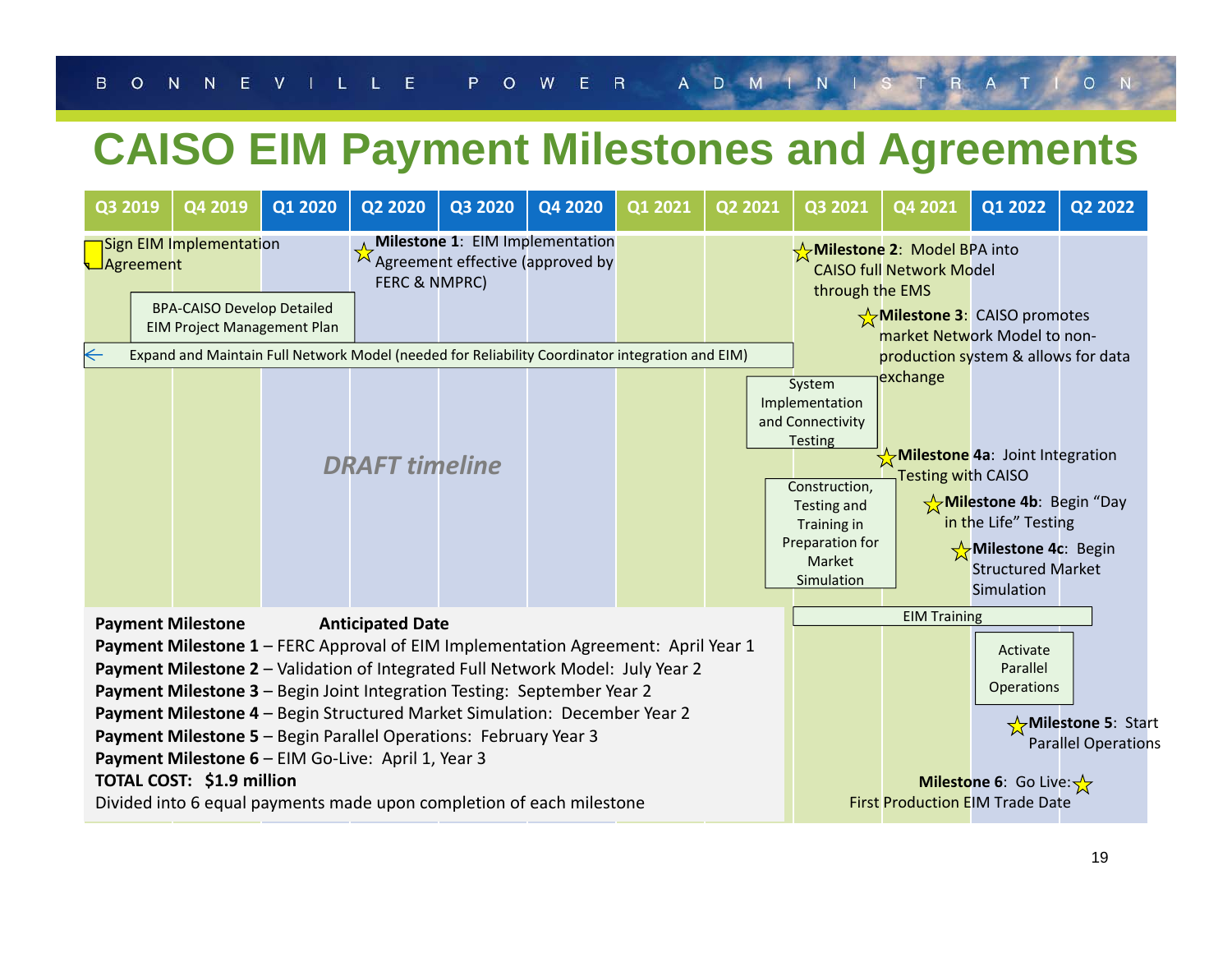# **Local Market Power Mitigation**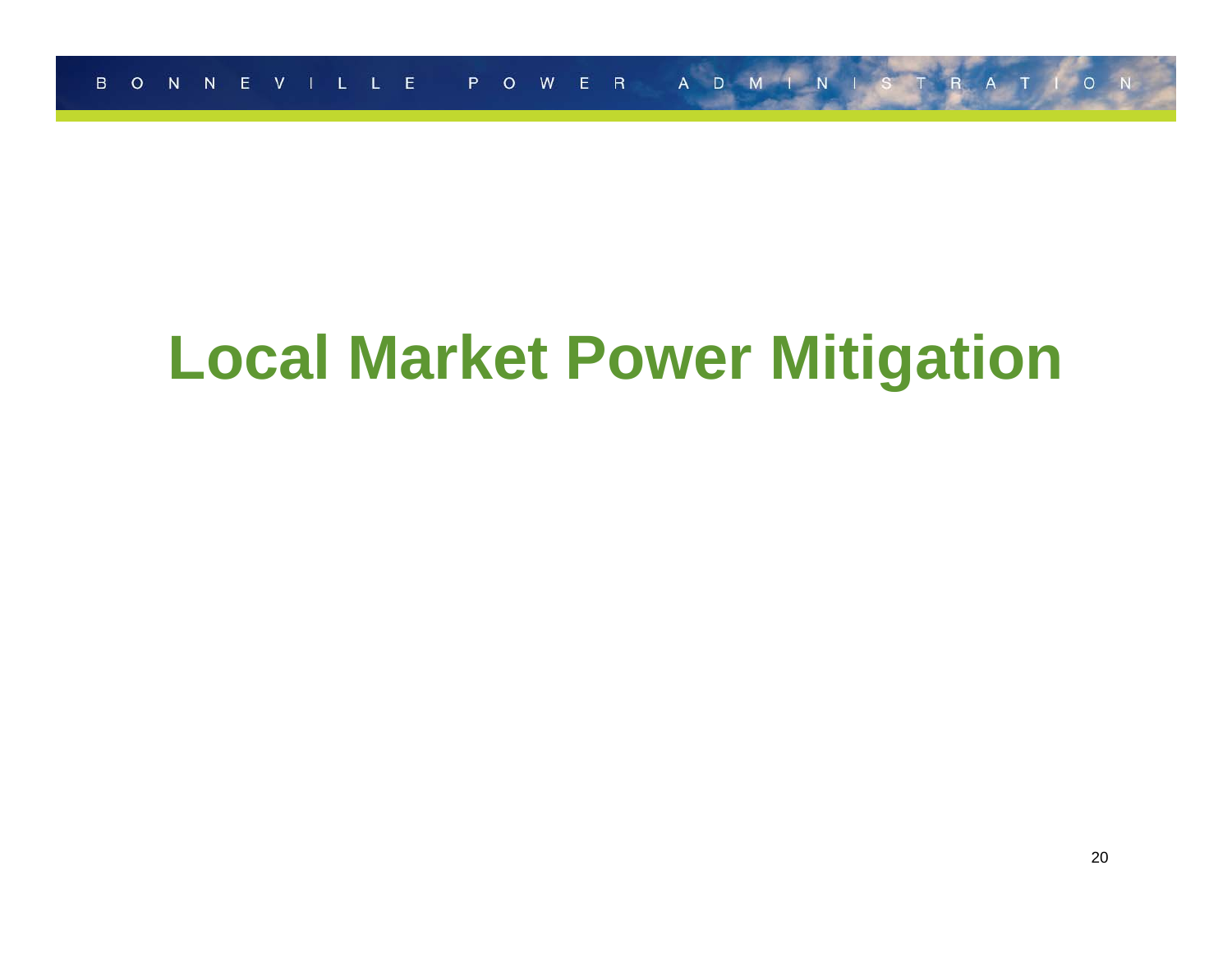## **CAISO Market Oversight**

The CAISO Department of Market Monitoring (DMM) is responsible for protecting consumers and market participants by identifying and reporting:

- –Market design flaws
- Potential market rule violations
- –Market power abuses

The CAISO is responsible for implementing DMM policies, both administering market power tests and performing market power mitigation

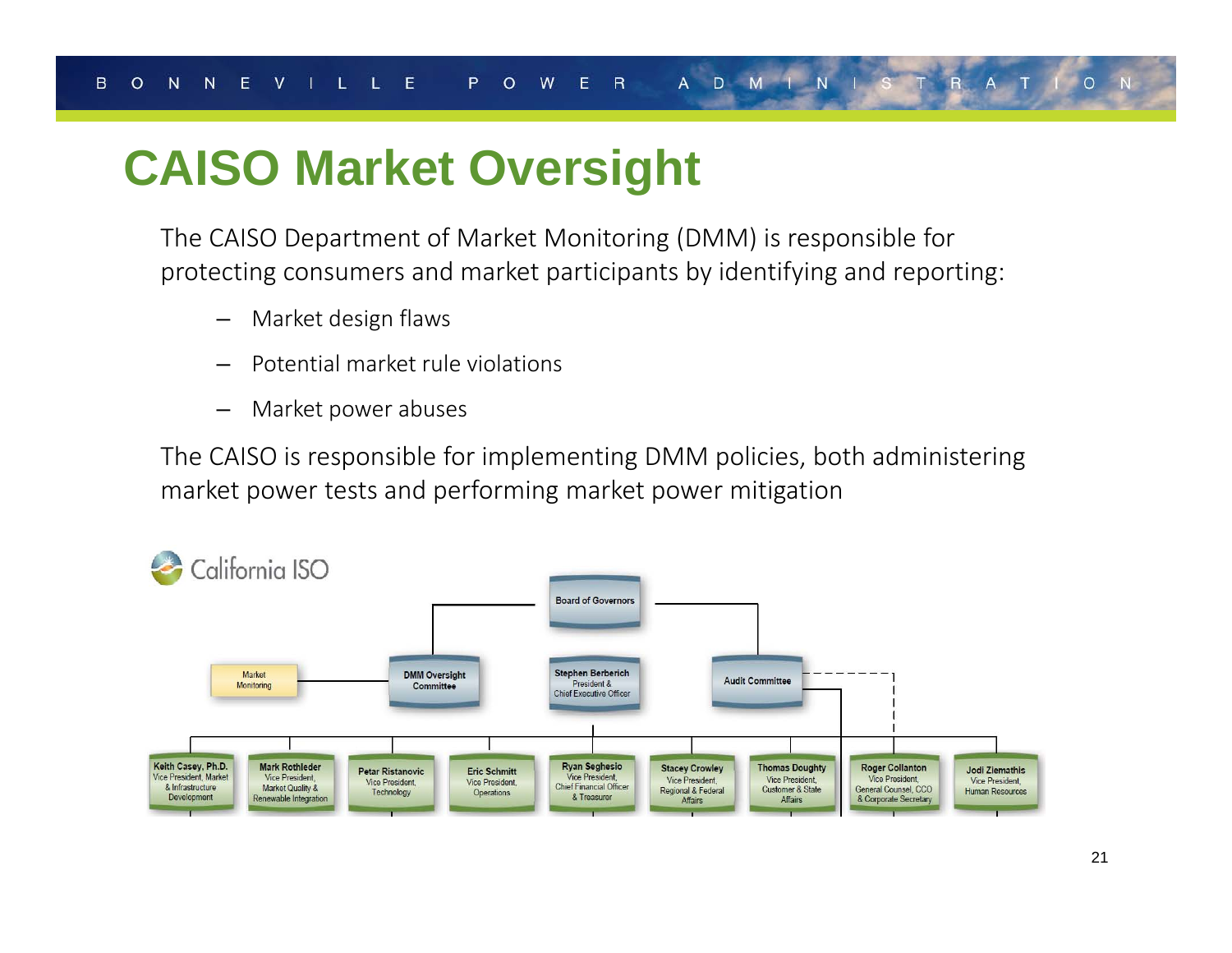## **Local Market Power Mitigation**

When there is a binding constraint, how is local market power determined?

- Pivotal Supplier Test
	- If supply is insufficient to meet demand with the supply of any individual supplier removed, then this supplier is pivotal
- Residual Supply Index
	- The residual supply index is the ratio of supply from non‐pivotal suppliers to demand
	- A residual supply index less than 1.0 indicates an uncompetitive level of supply
- Oligopoly
	- Consider degree to which 2 or 3 suppliers are jointly pivotal

If determined to have market power, a market participant may have its CAISO bid prices mitigated to a Default Energy Bid (DEB)

The final mitigated price is the higher of the DEB or the competitive LMP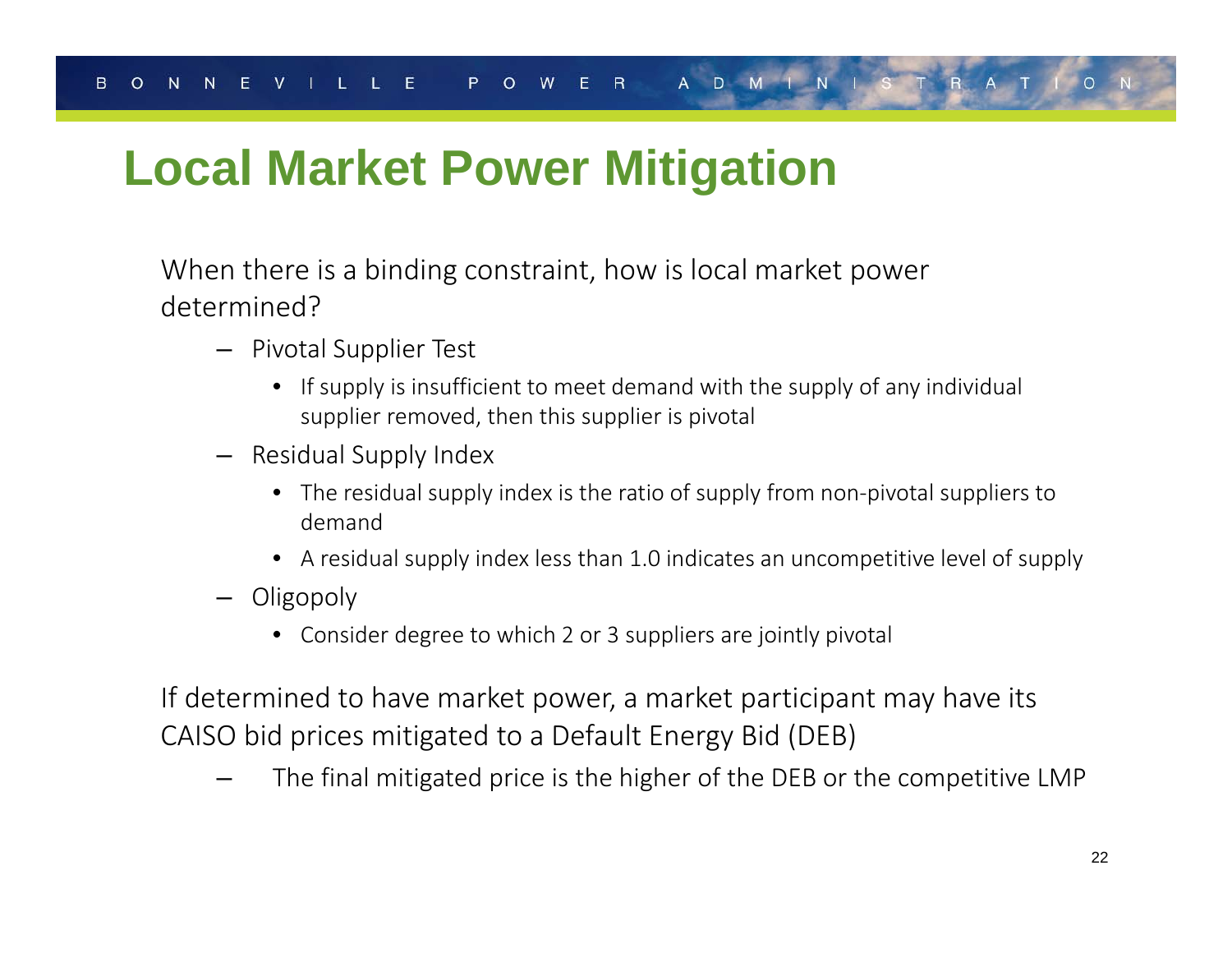## **Default Energy Bids**

### The CAISO currently employs 3 options for calculating a participant's, or resource's, DEB

- 1. Variable Cost Option
	- Based on heat rate, fuel price, GHG costs, etc.
- 2. Locational Marginal Price (LMP) Option
	- Based on lowest 25<sup>th</sup> percentile of LMPs at which resource was dispatched in the last 90 days
- 3. Negotiated Rate Option
	- Formula negotiated between the resource's scheduling coordinator and CAISO/DMM

### BPA requires an option that adequately reflects the opportunity costs of use limited hydro resources (ULHR)

- – Opportunity cost is influenced by:
	- Non‐power obligations of hydro resources
	- Expected value of energy in future periods
	- Physical system characteristics (storage, flow limitations, hydrological topology, generating capability)
	- Risk preference of hydro operator
	- Uncertainty of future fuel supply

There are 2 potential negative consequences when CAISO mitigates bids under the existing construct

- –Unintended Dispatch/Uneconomic Outcomes (see slides 27‐29)
- Overriding project owners' operational and financial risk preferences (see appendix slides 34‐35)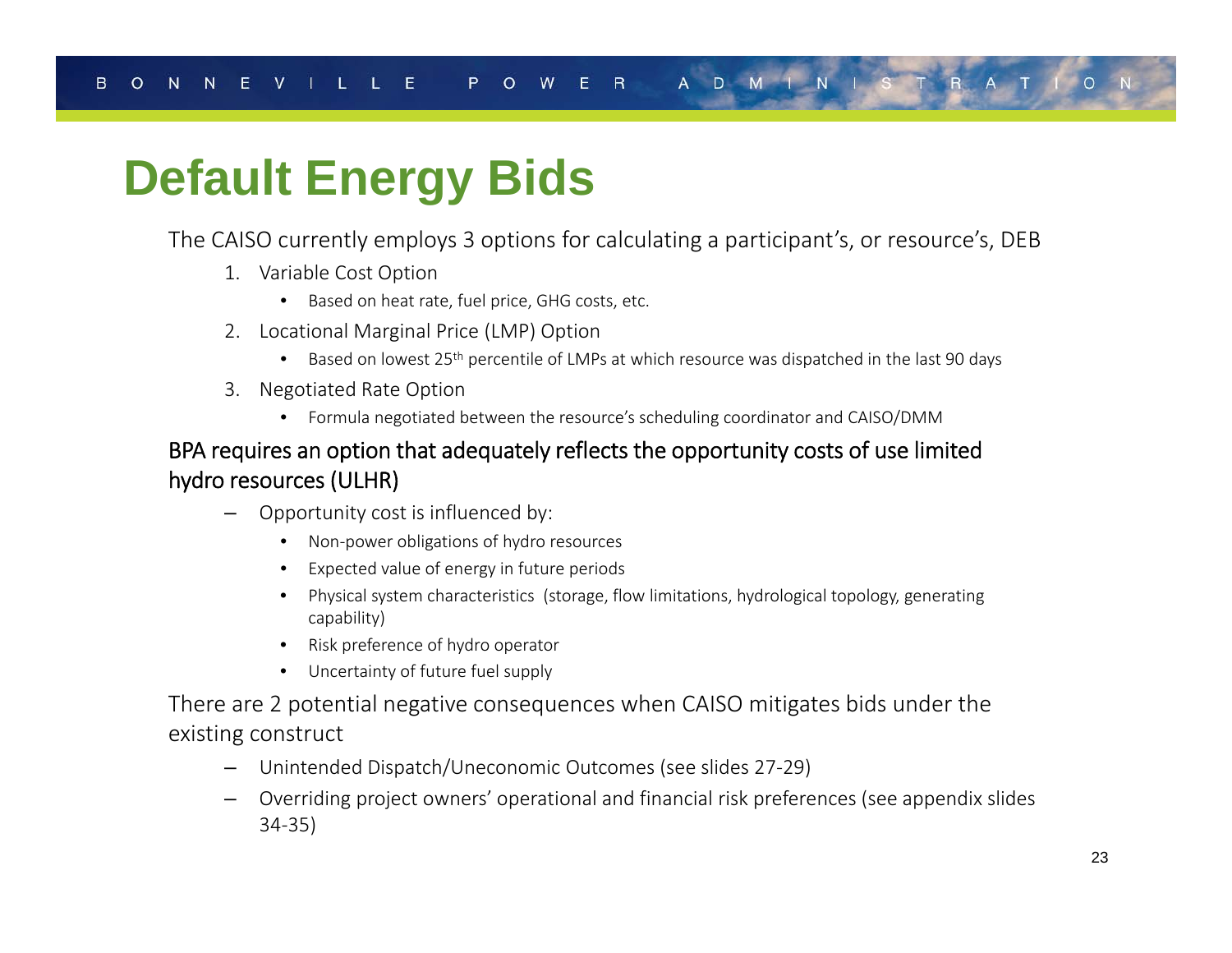## **Recent Developments: LMPM & DEBs**

The CAISO is working through its stakeholder process to address concerns raised by NW parties

Areas of conceptual agreement currently proposed

- o Mitigate for the right time interval: Mitigation should only apply to the interval when market power has been determined (not balance of the hour)
- o Mitigate the right quantity: Avoid economic transactions that are driven by mitigation (mitigation should not result in flow reversal)
- o A DEB should reflect the opportunity cost nature of hydro. Subject to; expected value of energy in future periods, includes markets outside of the CAISO, and physical system characteristics

Areas of continued discussion

- oDistinguishing between the potential versus exercise of market power (impact test)
- oSpecific parameters that determine opportunity cost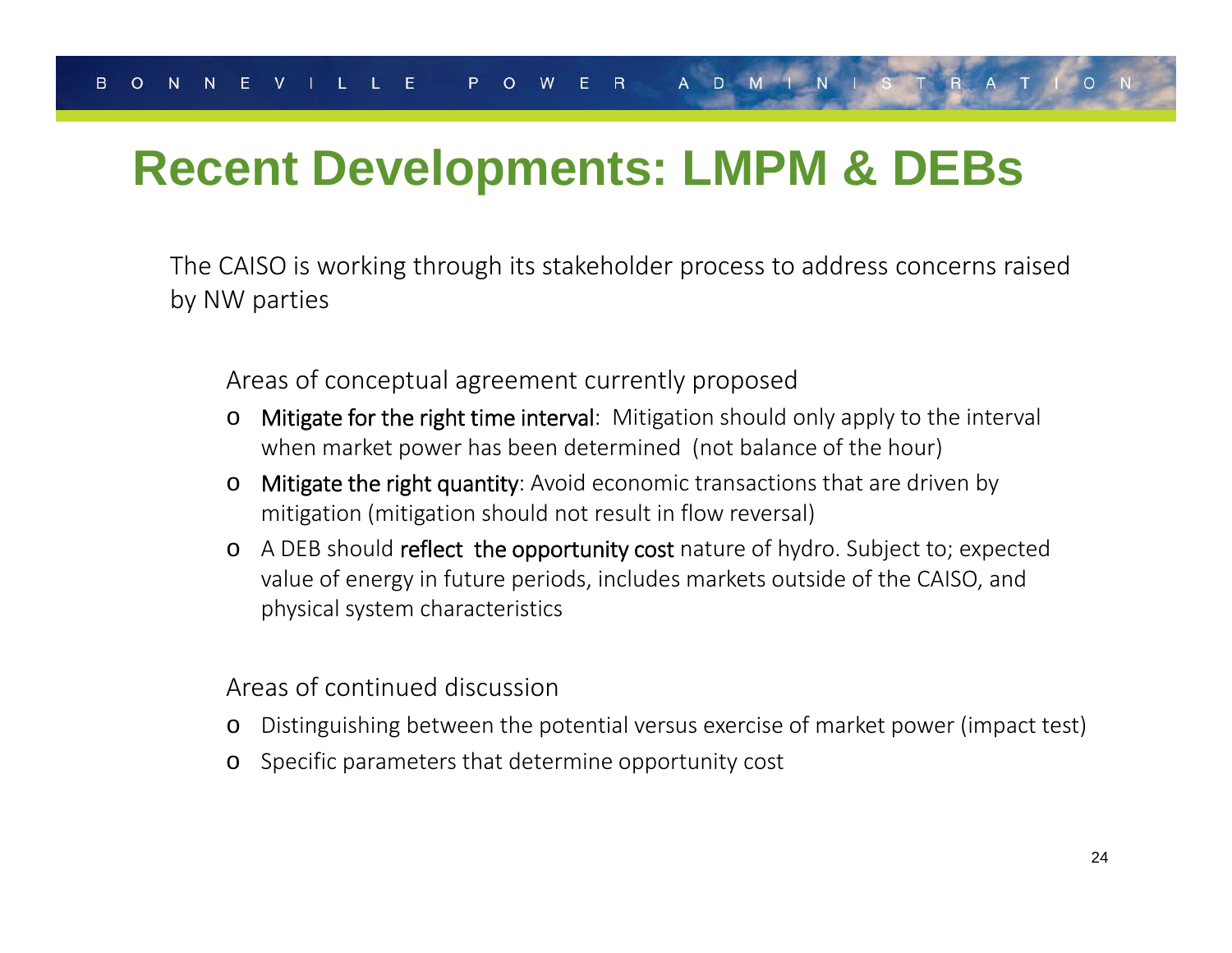## **Principles & Potential Outcomes**

### **Principles**

- oFormulaic DEB must reflect the opportunity value of use limited hydro resources (ULHR)
- oOnly a ULHR owner/operator can determine if a formulaic DEB adequately reflects opportunity value
- oRight size and right timing of bid mitigation
- oAvoid unintended dispatch

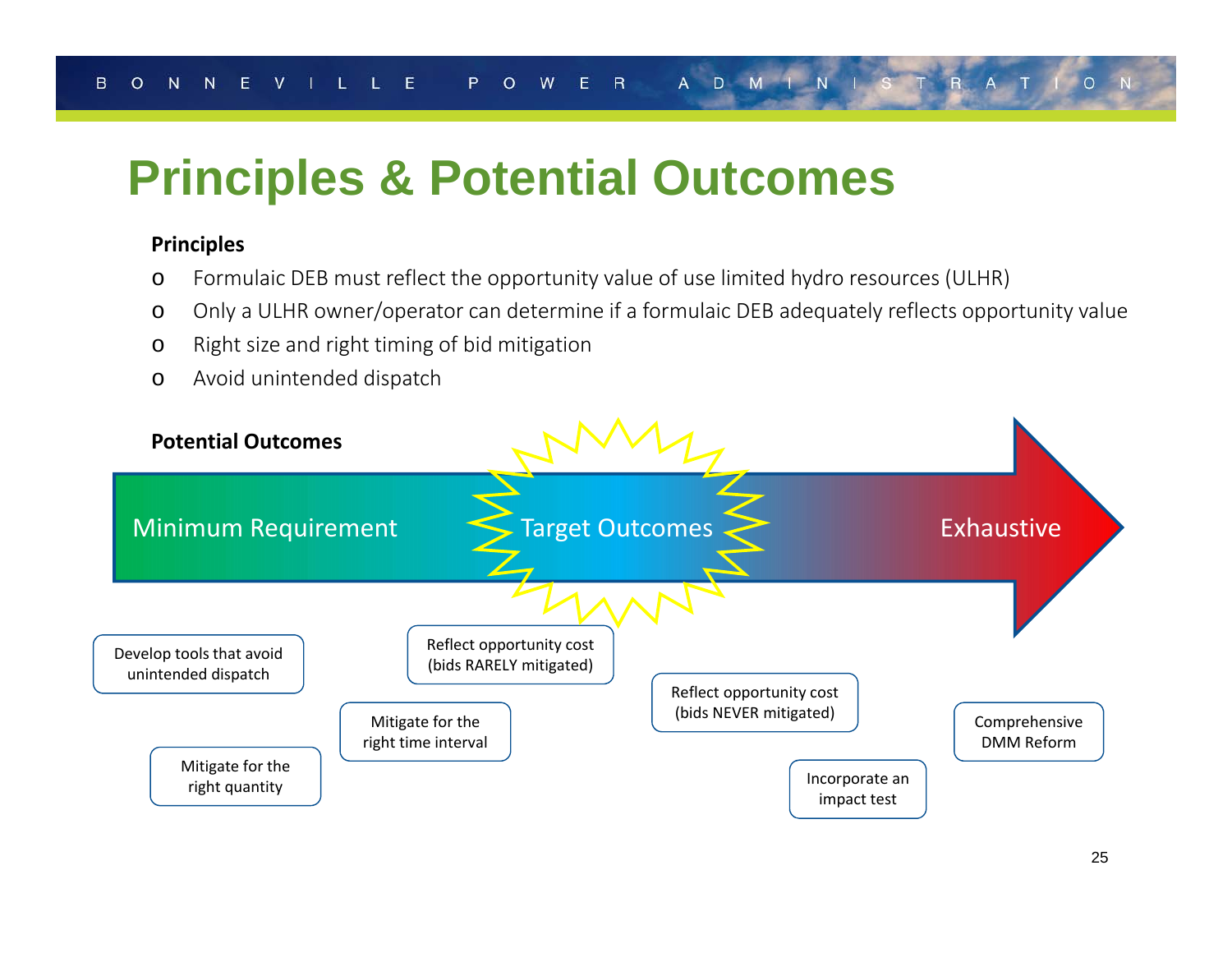## **BPA Engagement Plan**

- •*BPA is actively participating in the existing stakeholder process*
- •*BPA will delay EIM Go Live until LMPM/DEB issues are satisfactorily resolved*

**The current trend of the CAISO stakeholder process indicates that certain issues are resolvable, and BPA is targeting its focus accordingly**



\*Balances: areas of BPA's expertise, current resources, likelihood of success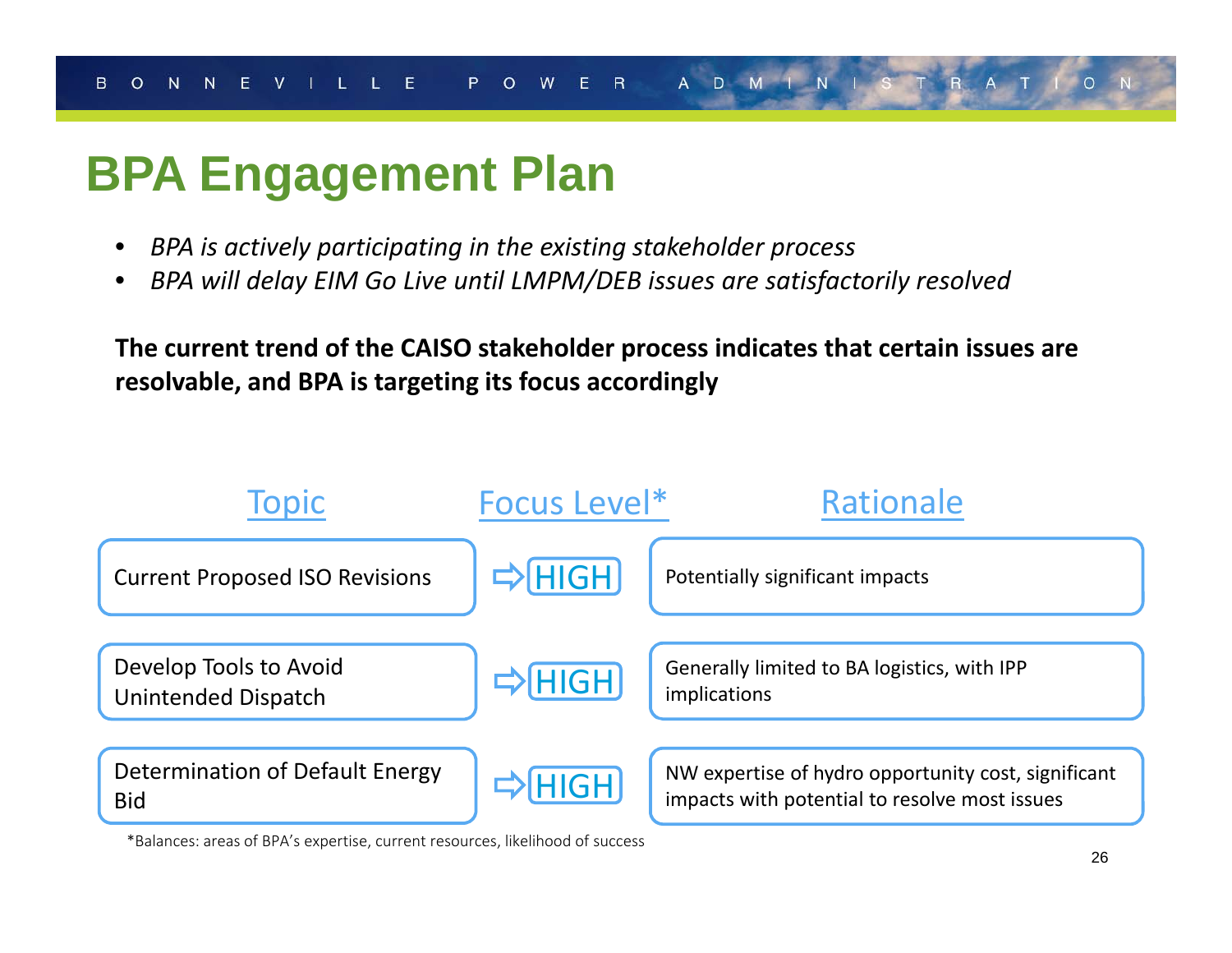# **Unintended Dispatch due to Mitigation**

- $\bullet$ Mitigation could negatively impact FCRPS dispatch during cold snap conditions.
- •An example of potential changes to GCL's dispatch is below.

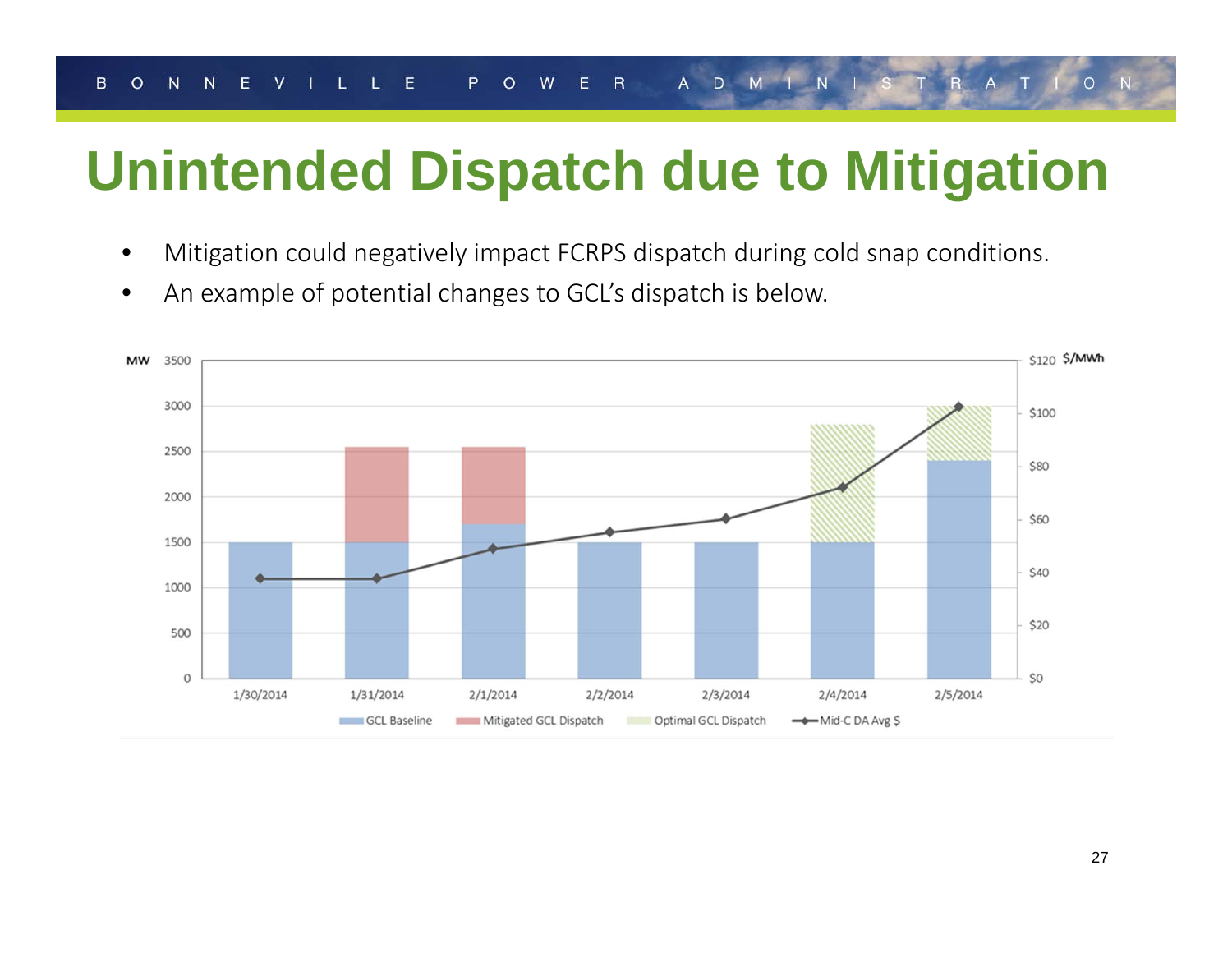# **BPA Focus Area on DEB**

•• In the CAISO's ongoing policy initiative process, CAISO's current proposal for use‐limited resource default energy bid takes the form:

 $DEB_d = \max\{Index_{l,d}, Index_{l,m+1}, ..., Index_{l,m+n}\}*(1+\infty)$ 

- •Day‐ahead on‐peak index captures short‐term opportunity cost on HLH
- • Monthly on‐peak indices capture long‐term opportunity cost on HLH
	- Monthly indices applied as <sup>a</sup> function of resource storage horizon
- •• Multiplier (∝) acknowledges:
	- Intraday price variation
	- Within-month price variation around the average that is indicated by the index
	- Risk preferences of the bidder
- •**•** Other considerations raised
	- •Within‐month index
	- $\bullet$ Multiple locations
	- $\bullet$ Location‐specific multipliers
	- •Minimum adder to maximum index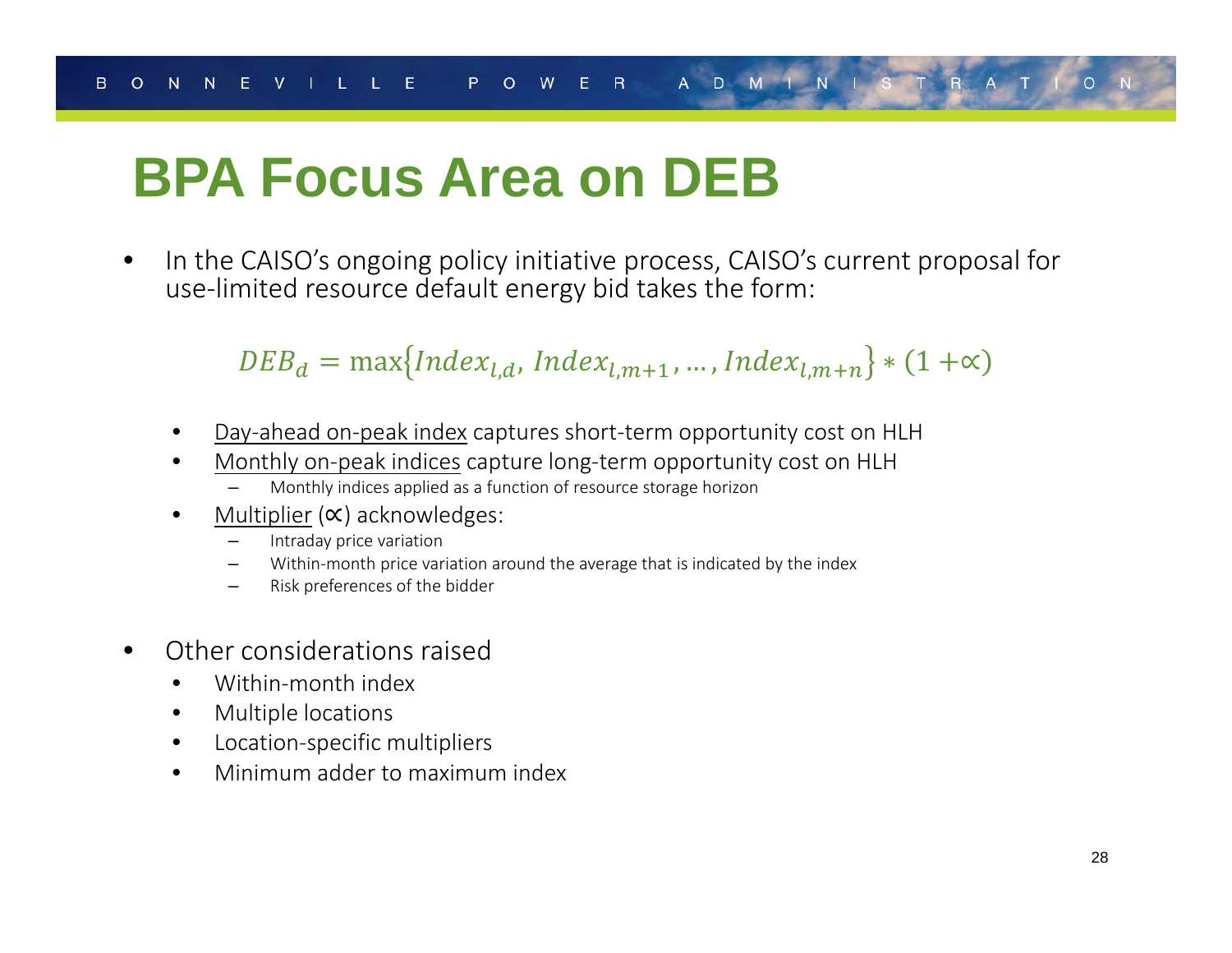## **BPA Focus Area on DEB**

For a resource with short-term storage:  $\;\;\;DEB_d = \max\{Index_{l,d}, Index_{l,m+1}\}*(1+\infty)$ 



The likelihood of premature energy depletion is reduced when the DEB accommodates views of future prices. This can be accomplished within the proposed construct by:

- •Increasing the multiplier
- •Increasing the number of forward indices (*location, months forward, etc.*)

BPA intends to balance its view of an appropriate DEB taking into account mitigation frequency, quantity of *MW subject to mitigation, and interests of end‐use customers.*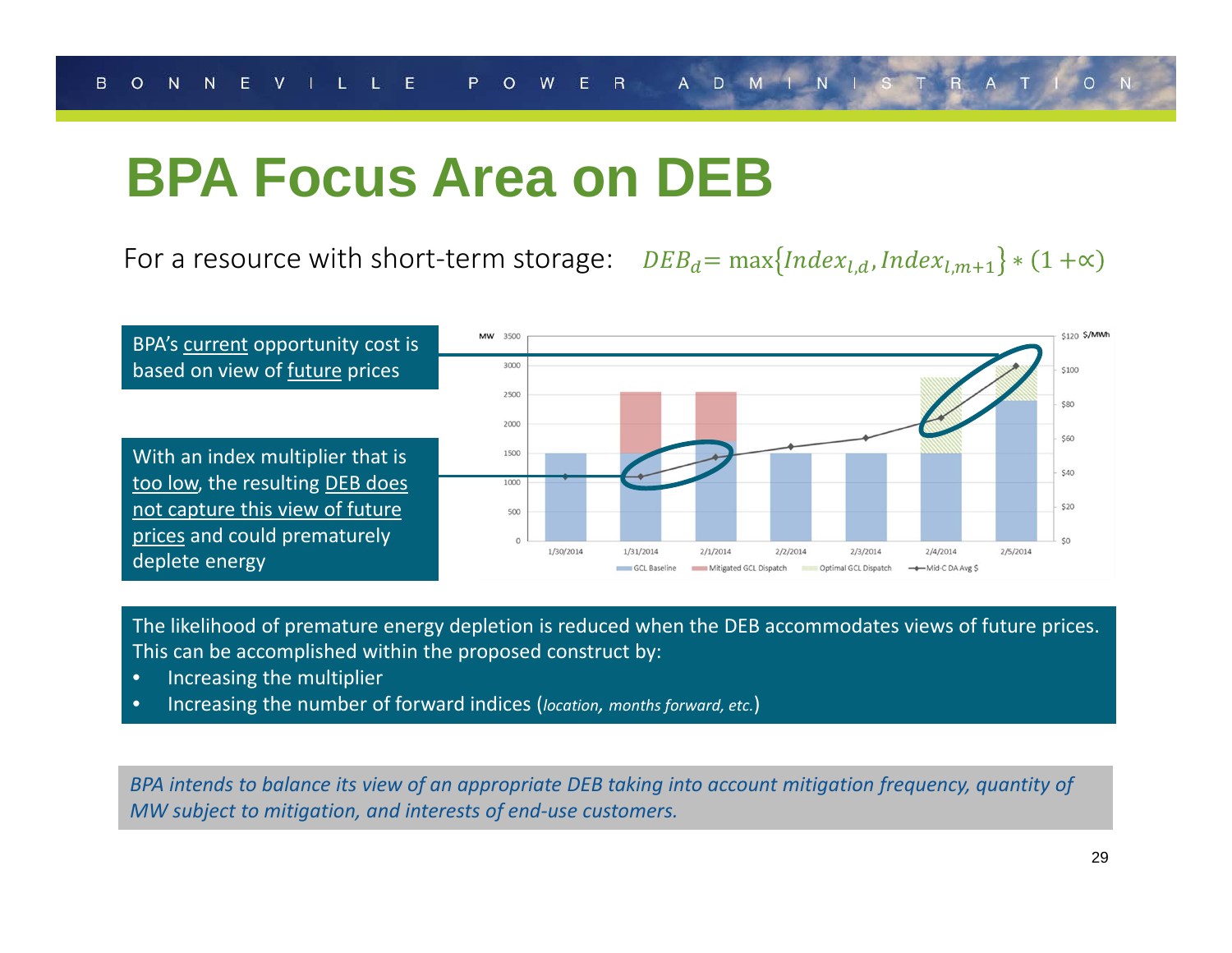# **Path Forward**

- • BPA seeks a LMPM framework that ensures that mitigation is applied to an appropriate quantity and only for the time interval that market power is determined
- • BPA seeks a methodology for determining the multiplier that is:
	- •Empirically based
	- •Reproducible
	- •Updated on regular, mutually‐agreeable cadence
	- $\bullet$  $\bullet$   $\;\;$  Reflective of the opportunity cost of ULHR
- • Success looks probable with some combination of the following options:
	- •Current NW inspired CAISO efforts are moving in the right direction
	- •Bilateral negotiations with DMM
	- •Possible Reference Price Adjustment
	- $\bullet$ Develop tools that avoid unintended dispatch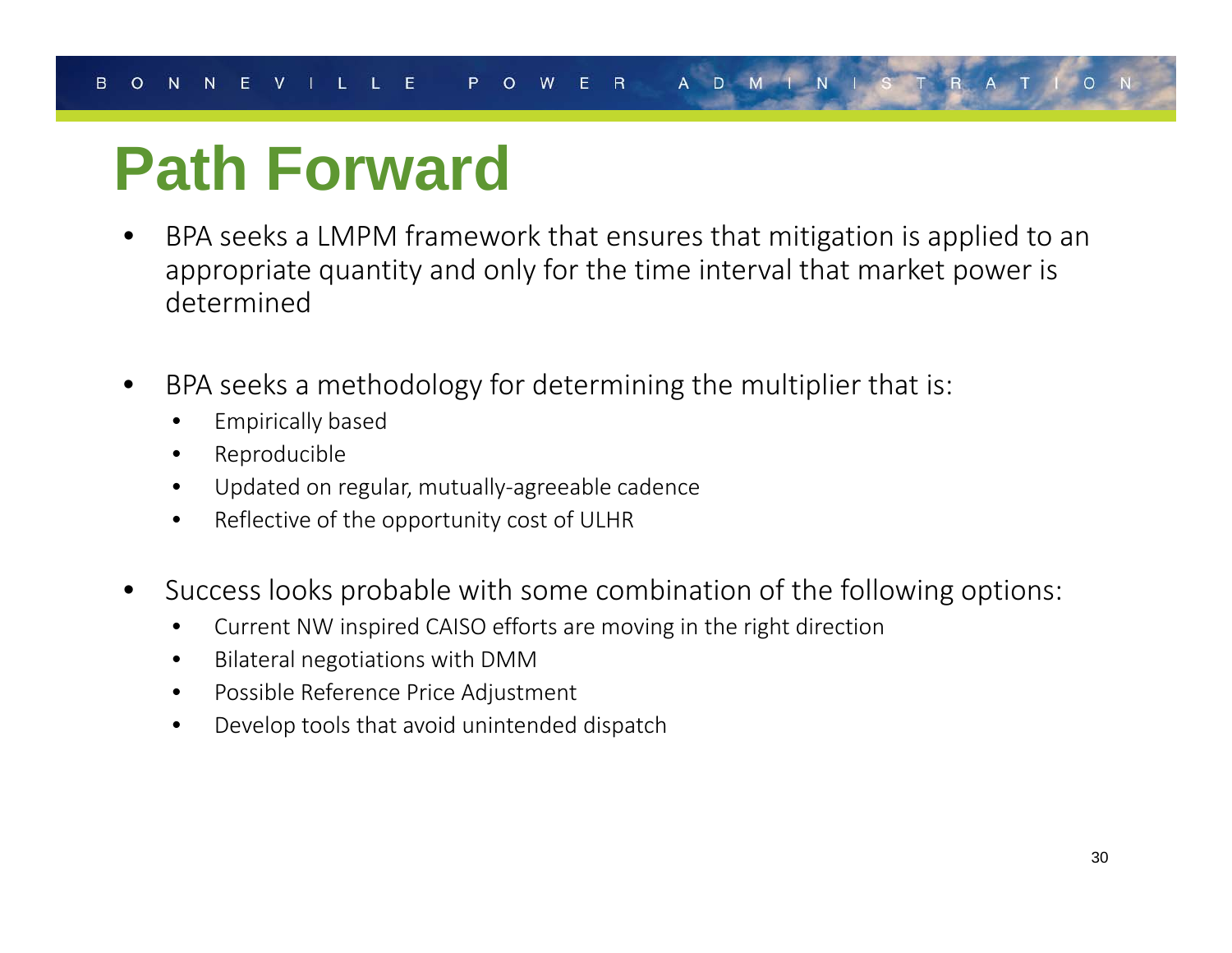# **Next Steps**

- $\bullet$  Next meeting scheduled for **Tuesday December 18th** at the Rates Hearing Room in the morning, 9-noon.
	- oWebEx and Phone participation will be available
	- oAgenda and materials will be distributed in advance via Tech Forum
- We welcome feedback on this meeting. Your comments will help shape future EIM Stakeholder Meetings, please email us at techforum@bpa.gov and reference "EIM Stakeholder Meeting" in the subject. Comments are due by November 28th.
- • For more information on BPA's EIM Stakeholder process and meetings please visit:

https://www.bpa.gov/Projects/Initiatives/EIM/Pages/Energy-Imbalance-Market.aspx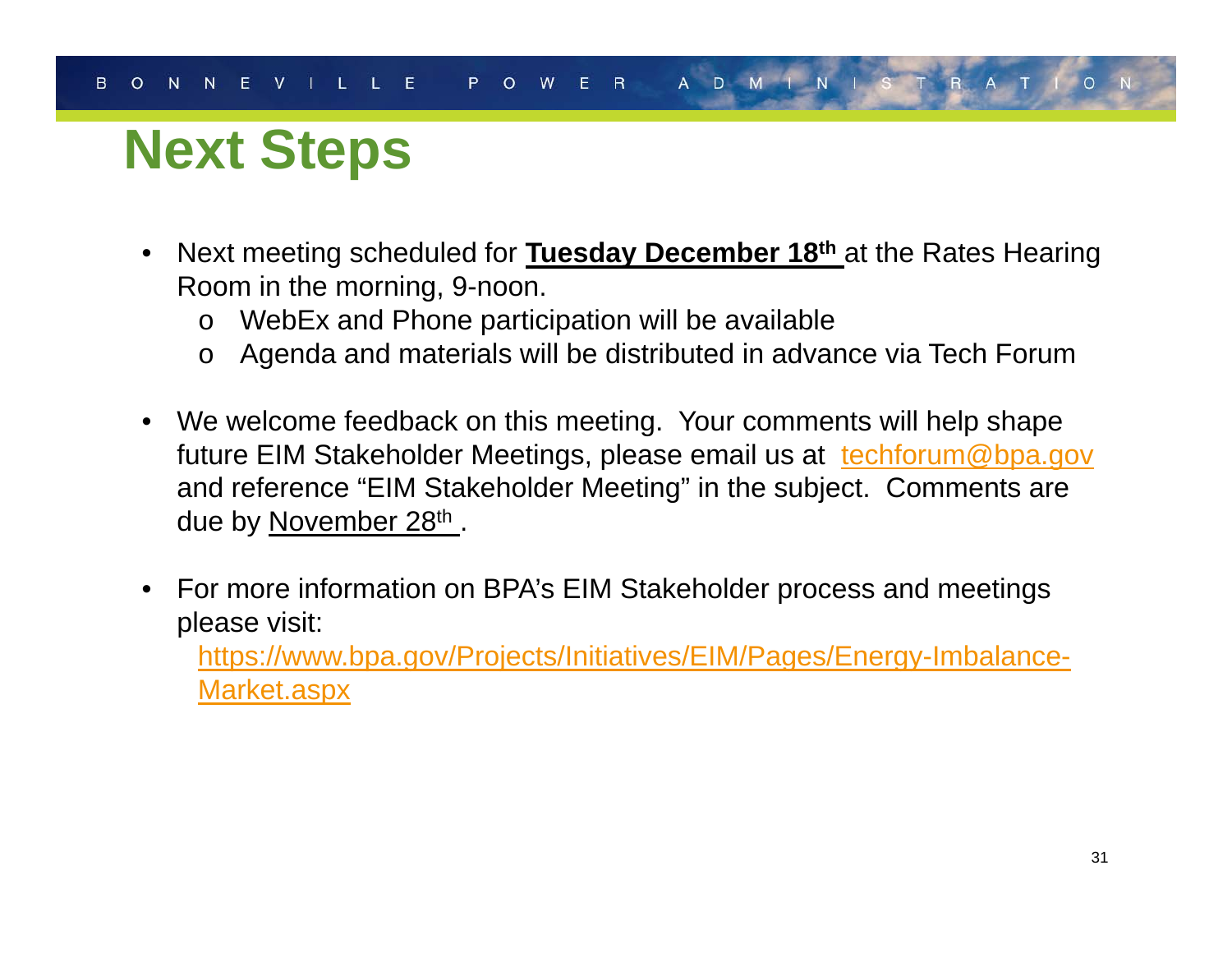

## **Question and Answer Session**

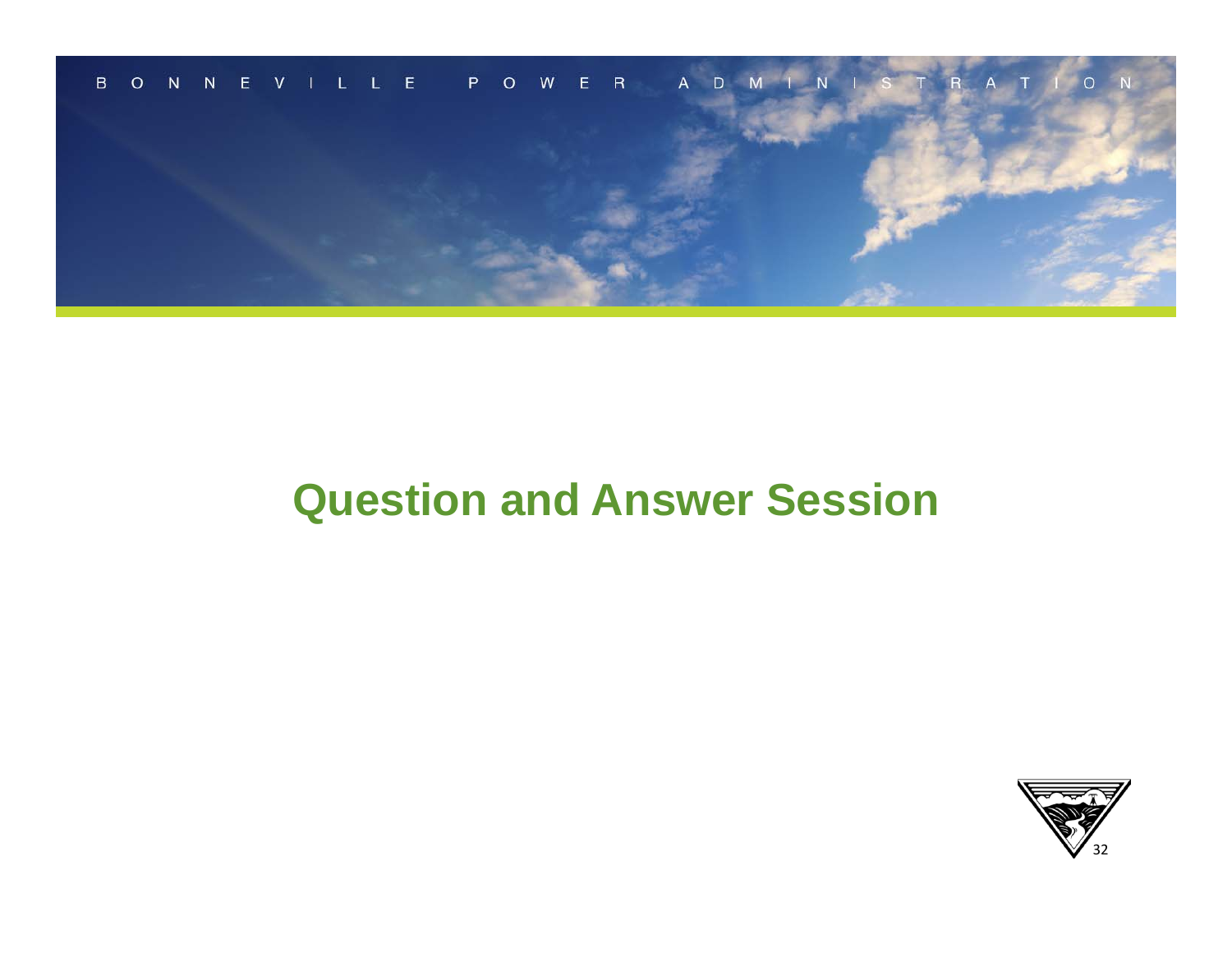

# **Appendix**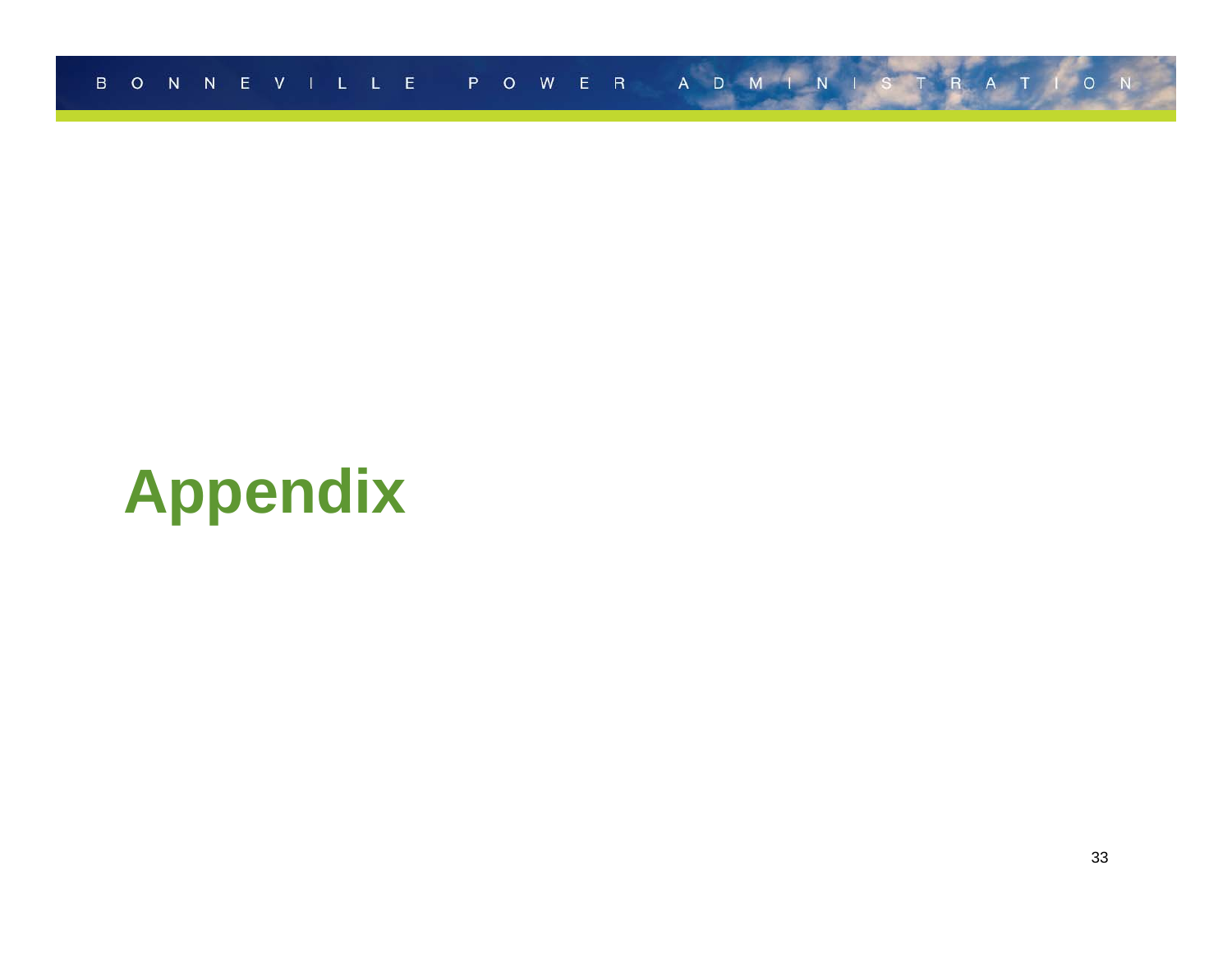### System Dispatch/Bids are Risk Informed

#### Short-Term Planning Problem: Streamflow & Price Uncertainty



Uncertainty necessitates reliance on a variety of SMEs and proprietary models when determining an optimal dispatch plan, with acceptable operational and economic risk